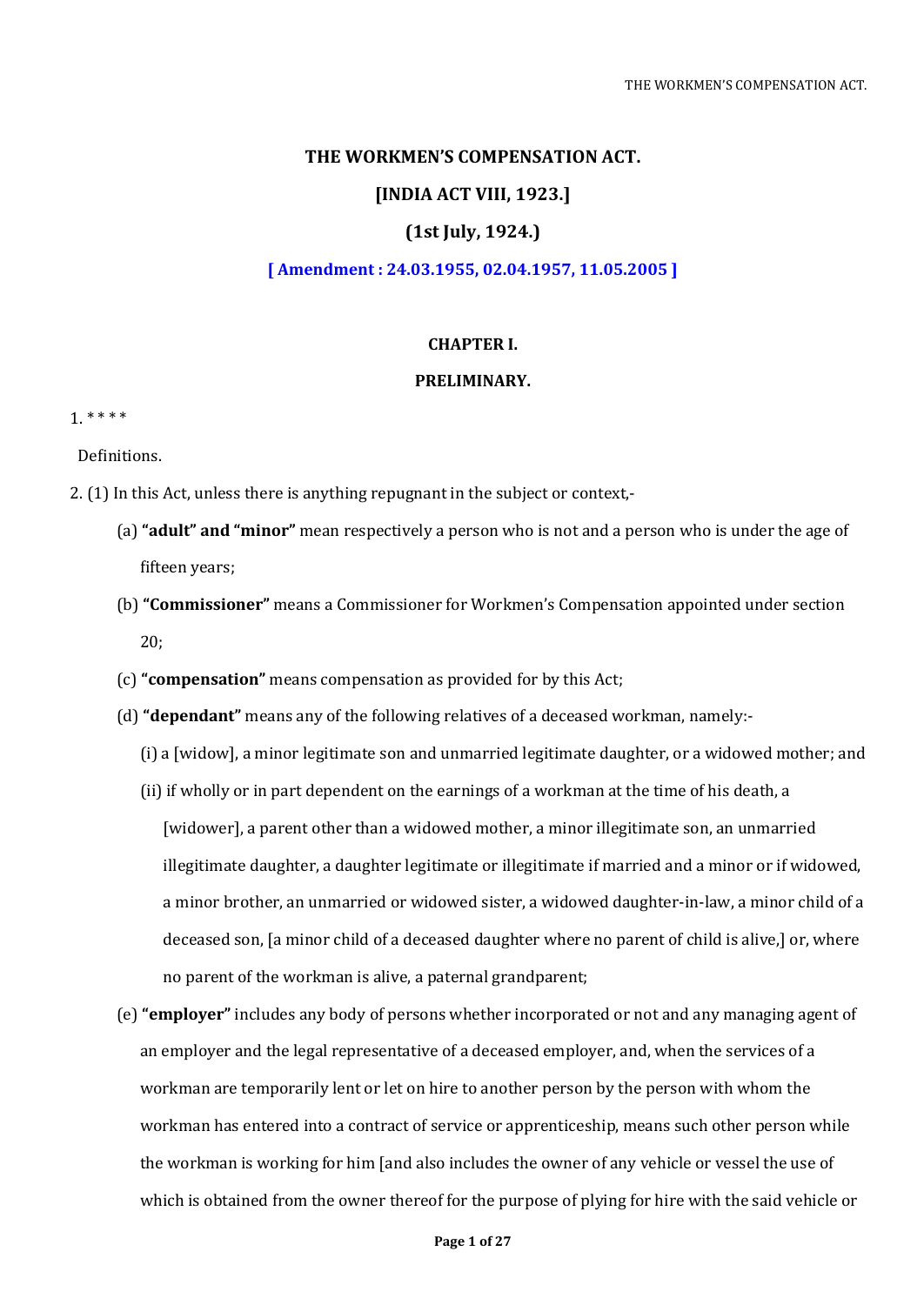vessel under any contract other than a hire purchase agreement in consideration of the payment of a fixed sum or a share in the earnings or otherwise];

- (f) **"managing agent"** means any person appointed or acting as the representative of another person for the purpose of carrying on such other person's trade or business, but does not include an individual manager subordinate to an employer;
	- (i) any person employed otherwise than by way of manual labour whose monthly wages exceed the amount prescribed by notification made by the Ministry of Labour with the approval of the Government: or
	- (ff) **"outworker"** means a person to whom articles or materials are given out to be made up, cleaned, washed, altered, ornamented, finished, or repaired, or adapted for sale in his own home or on other premises not under the control or management of the person who gave out the materials or articles;
- (g) **"partial disablement"** means, where the disablement is of a temporary nature, such disablement as reduces the earning capacity of a workman in any employment in which he was engaged at the time of the accident resulting in the disablement, and, where the disablement is of a permanent nature, such disablement as reduces his earning capacity in every employment which he was capable of undertaking at that time: provided that every injury specified in Schedule I shall be deemed to result in permanent partial disablement;
- (h) **"prescribed"** means prescribed by rules made under this Act;
- (i) **"qualified medical practitioner"** means any person registered under the Medical Act, 1858, or any Act amending the same, or under the Burma Medical Act or any Act of any Legislature in India or Pakistan providing for the maintenance of a register of medical practitioners;
- $(i)$  \* \* \* \*
- (k) **"seaman"** means any person forming part of the crew of any ship, but does not include the master of the ship;
- (l) **"total disablement"** means such disablement, whether of a temporary or permanent nature, as incapacitates a workman for all work which he was capable of performing at the time of the accident resulting in such disablement: provided that permanent total disablement shall be deemed to result from the permanent total loss of the sight of both eyes or from any combination of injuries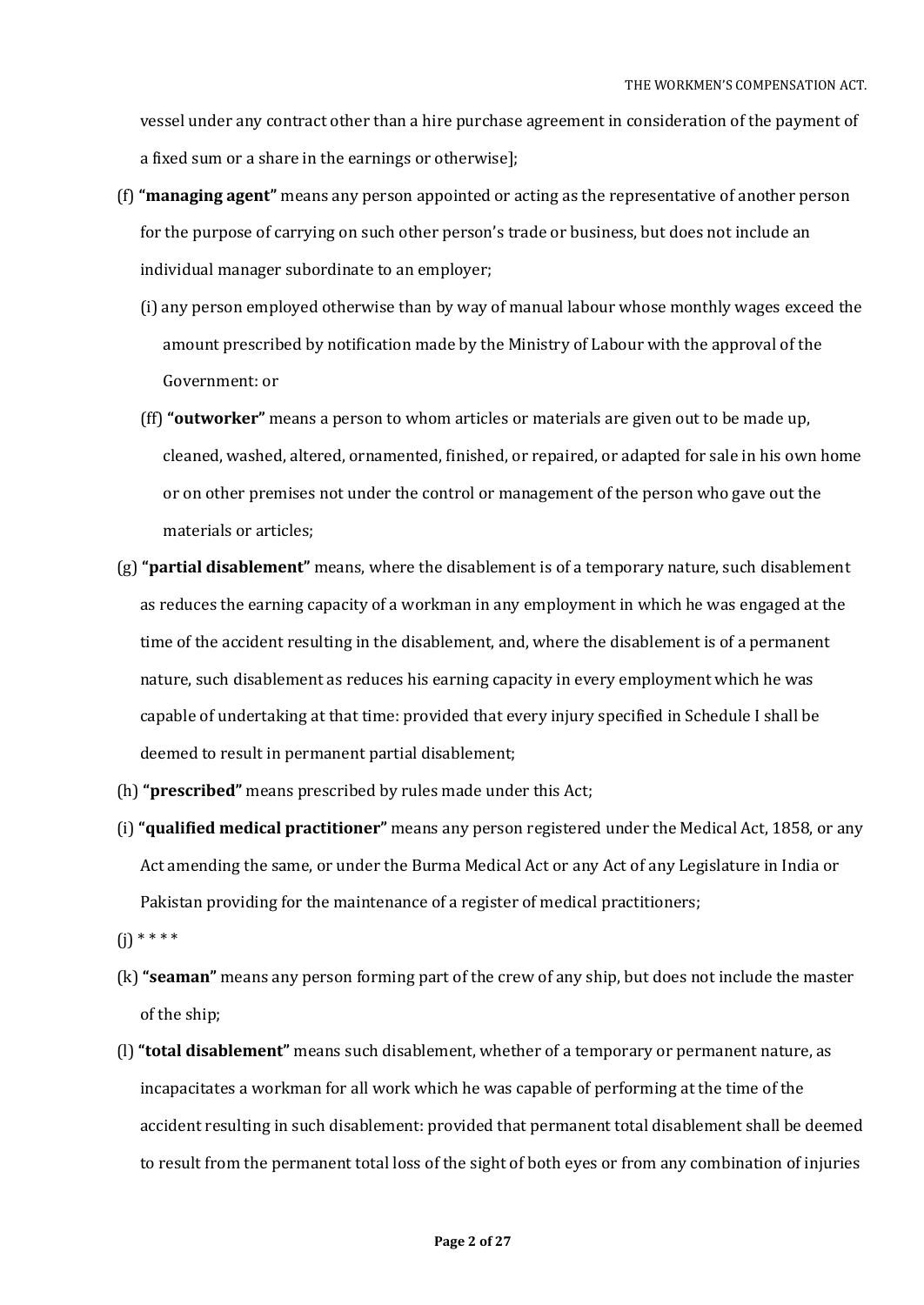specified in Schedule I where the aggregate percentage of the loss of earning capacity, as specified in that Schedule against those injuries, amounts to one hundred per cent;

- (m) **"wages"** includes any privilege or benefit which is capable of being estimated in money, other than a travelling allowance or the value of any travelling concession or a contribution paid by the employer of a workman towards any pension or provident fund or a sum paid to a workman to cover any special expenses entailed on him by the nature of his employment;
- (n) **"workman"** means any person who has entered into or works under a contract of service or apprenticeship with an employer, whether by way of manual labour, clerical work, or otherwise, and whether the contract is expressed or implied, is oral or in writing; and also includes a person engaged in plying for hire with any vehicle or vessel the use of which is obtained from the owner thereof under any contract (other than a hire purchase agreement) in consideration of the payment of a fixed sum or a share in the earnings or otherwise, but does not include-
	- (i) any person employed otherwise than by way of manual labour whose wages exceeds four hundred rupees per month; or
	- (ii) a person employed in agriculture, that is to say, the cultivation of crops other than those grown on any estate which is maintained for the purpose of growing cinchona, rubber coffee or tea, and on which on any one day in the preceding twelve months twenty-five or more persons have been so employed; or
	- (iii) a person whose employment is of a casual nature and who is employed otherwise than for the purposes of the employer's trade or business, not being a person employed for the purposes of any game or recreation and engaged or paid through a club; or
	- (iv) any person working in the capacity of a member of the naval , military or air forces of the Union of Burma; or
	- (v) a member of a police force; or
	- (vi) an outworker; or
	- (vii) a member of the employer's family dwelling in his house.
- **Explanation**.- For the purposes of this sub-section "member of a family" means wife or husband, father, mother, grandfather, grandmother, step-father, step-mother, son, daughter, grandson, granddaughter, step-son, step-daughter, brother, sister, half-brother, half-sister.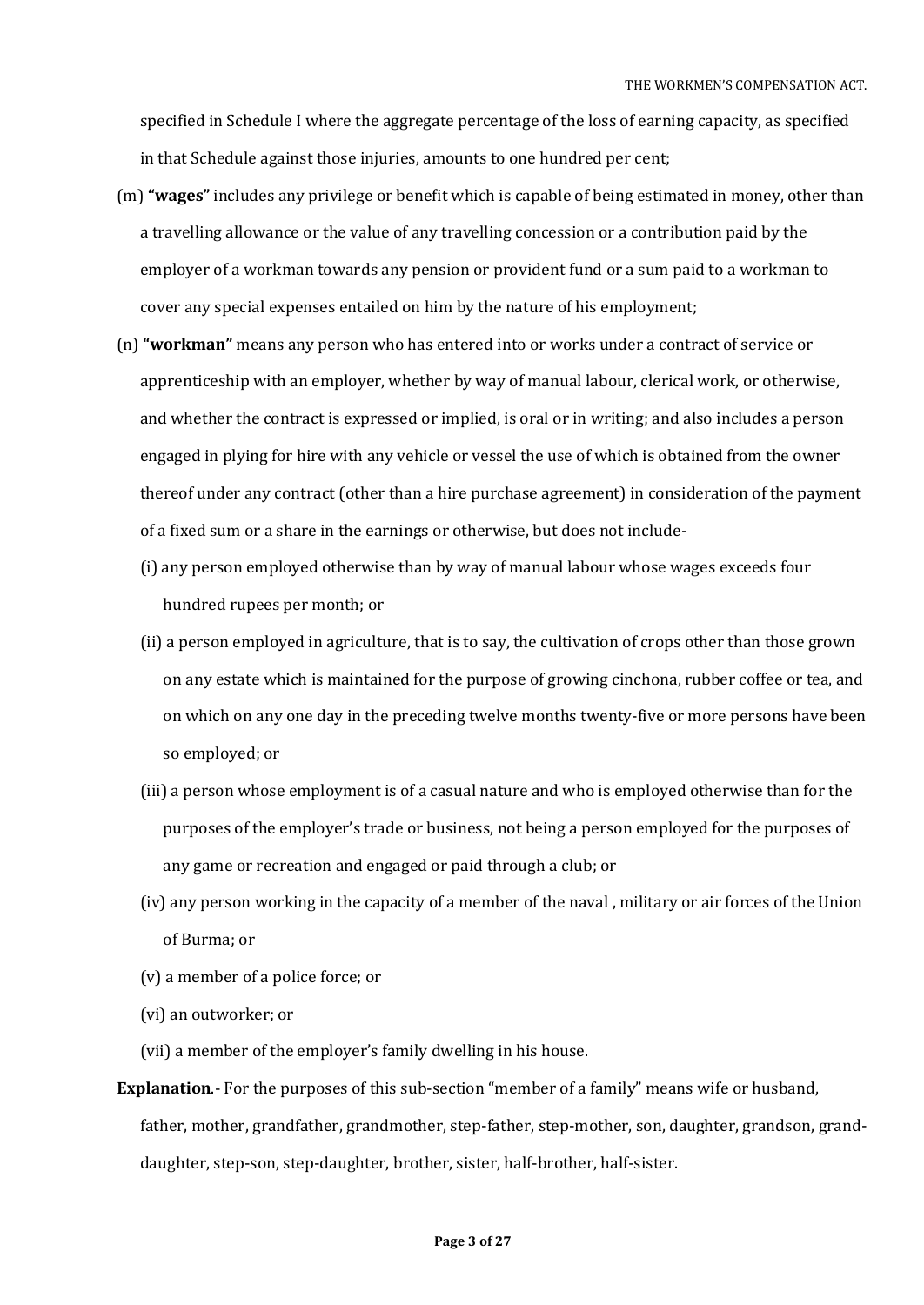- (2) Any reference to a workman who has been injured shall, where the workman is dead, include a reference to his dependants or any of them.
- (3) The exercise and performance of the powers and duties of a local authority or of any department of the Government shall, for the purpose of this Act, unless a contrary intention appears, be deemed to be the trade or business of such authority or department.

<Amendment 11.05.2005>

### **CHAPTER II.**

### **WORKMEN'S COMPENSATION.**

Employer's liability for compensation.

- 3. (1) If personal injury is caused to a workman by accident arising out of and in the course of his employment, his employer shall be liable to pay compensation in accordance with the provisions of this Chapter:
	- Provided that the employer shall not be so liable in respect of any injury, not resulting in death, caused by an accident which is directly attributable to-
		- (i) the workman having been at the time thereof under the influence of drink or drugs, or
		- (ii) the wilful disobedience of the workman to an order expressly given, or to a rule expressly framed, for the purpose of securing the safety of workmen, or
		- (iii) the wilful removal or disregard by the workman of any safety guard or other device which he knew to have been provided for the purpose of securing the safety of workmen.
	- $(2)$ <sup>\*\*\*\*</sup> If a workman, whilst in the service of an employer in whose service he has been employed for a continuous period of not less than six months in any employment specified in [List A of] Schedule III, contracts any disease specified therein as an occupational disease peculiar to that employment, the contracting of the disease shall be deemed to be an injury by accident within the meaning of this section and, unless the employer proves the contrary, the accident shall be deemed to have arisen out of and in the course of the employment.
		- **Explanation**.-For the purposes of this sub-section a period of service shall be deemed to be continuous which has not included a period of service under any other employer.
	- (3) If a workman contracts any disease specified in List B of Schedule III, and it is certified by a qualified medical practitioner that the disease is directly due to the nature of any employment in which the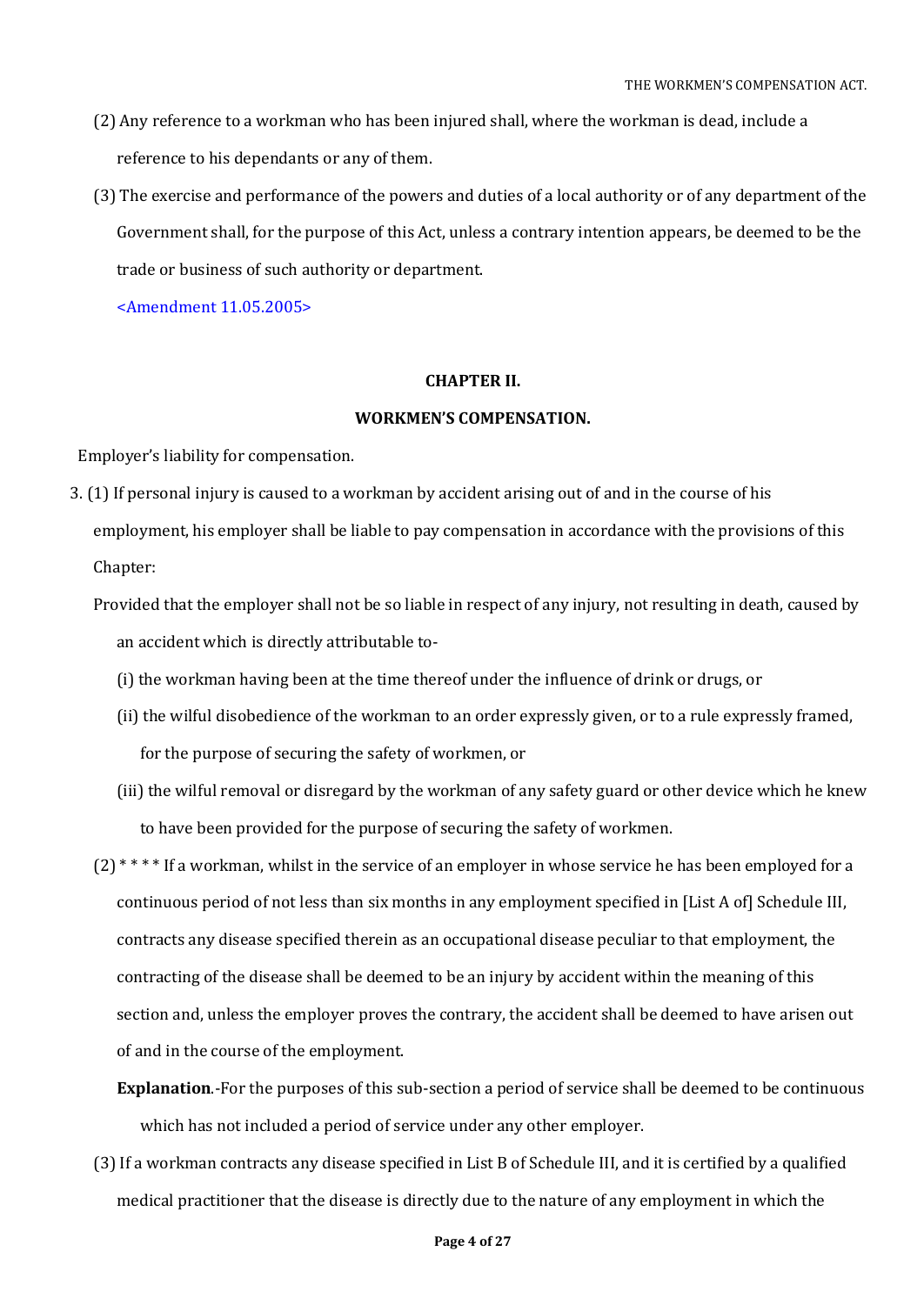workman was employed at any time within the twelve months previous to the date of disablement, the contracting of the disease shall be deemed to be an injury by accident within the meaning of this section, and unless the employer proves the contrary the accident shall be deemed to have arisen out of and in the course of the employment aforesaid:

- Provided that the compensation shall be recoverable from the employer who last employed the workman during the said twelve months in the employment to the nature of which the disease was due.
- (4) The President of the Union, after giving, by notification in the Gazette, not less than three months' notice of his intention so to do, may, by a like notification, add any description of employment to the employments specified in [List A of] Schedule III, and shall specify in the case of the employments so added the diseases which shall be deemed for the purposes of this section to be occupational diseases peculiar to those employments respectively, and the provisions of sub-section (2) shall thereupon apply as if such diseases had been declared by this Act to be occupational diseases peculiar to those employments.
- (5) The President of the Union, after giving, by notification, not less than three months' notice of his intention to do so, may, by a like notification add any diseases to the occupational diseases specified in List B of Schedule III, and the provisions of sub-section (3) shall thereupon apply as if such diseases had been declared by this Act to be occupational diseases.
- (6) Save as provided by sub-sections (2) and (3), no compensation shall be payable to a workman in respect of any disease unless the disease is directly attributable to a specific injury by accident arising out of and in the course of his employment.
- (7) Nothing herein contained shall be deemed to confer any right to compensation on a workman in respect of any injury if he has instituted in a civil Court a suit for damages in respect of the injury against the employer or any other person; and no suit for damages shall be maintainable by a workman in any Court of law in respect of any injury-
	- (a) if he has instituted a claim to compensation in respect of the injury before a Commissioner; or
	- (b) if an agreement has been come to between the workman and his employer providing for the payment of compensation in respect of the injury in accordance with the provisions of this Act.

Amount of compensation.

4. (1) Subject to the provisions of this Act, the amount of compensation shall be as follows, namely:- A. Where death results from the injury-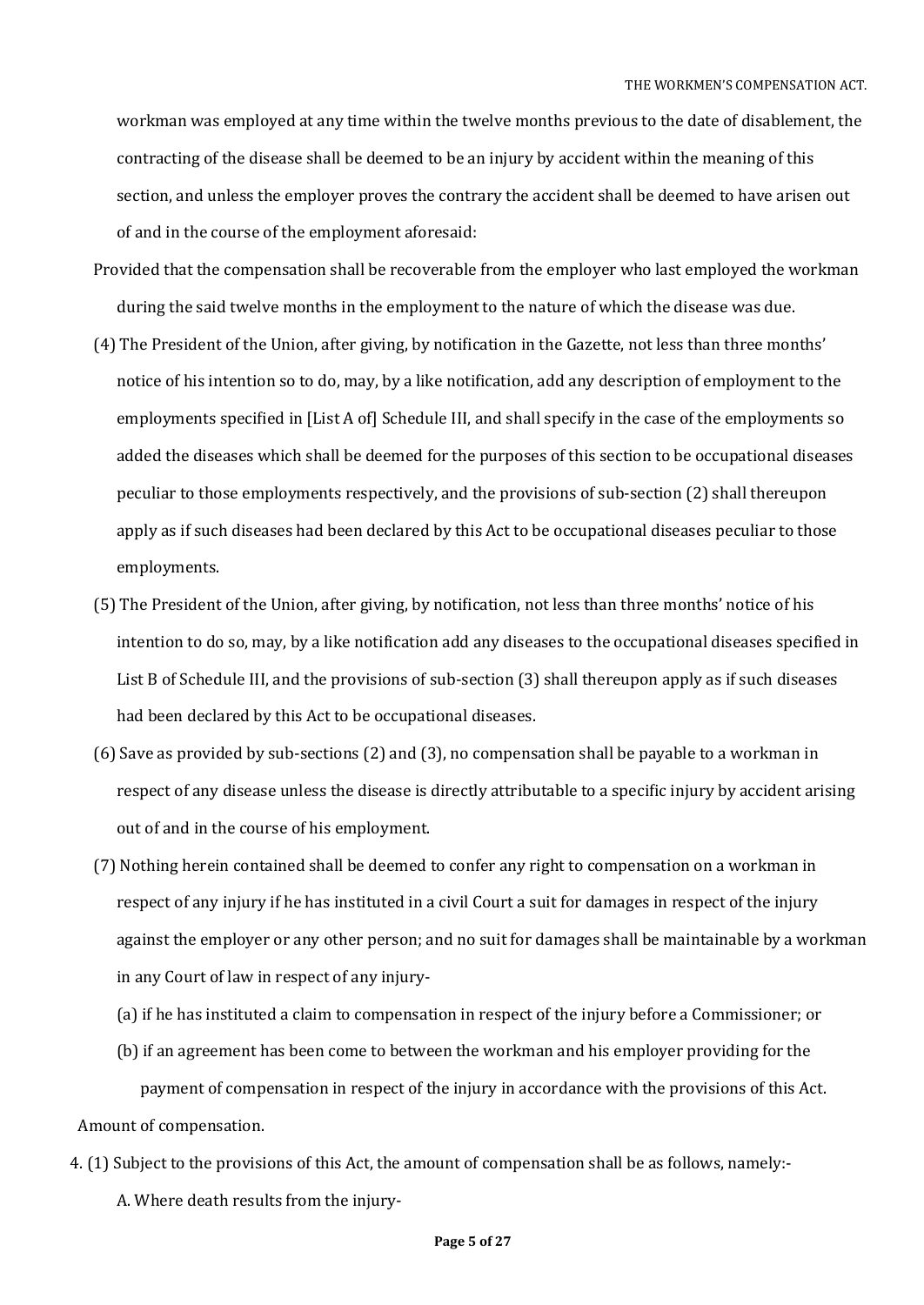- (i) in the case of an adult, a sum equal to 36 times the workman's monthly wages calculated in accordance with this Act:
- Provided that the minimum and the maximum payment in such a case shall be the amount of compensation prescribed by notification made by the Ministry of Labour with the approval of the Government respectively, and
- (ii) in the case of a minor- the amount of compensation prescribed by notification made by the Ministry of Labour with the approval of the Government;
- B. Where permanent total disablement results from the injury-
	- (i) in the case of an adult, a sum equal to 36 times 140 per cent of the workman's monthly wages calculated in accordance with this Act:
	- Provided that the minimum and the maximum payment in such a case shall be the amount of compensation prescribed by notification made by the Ministry of Labour with the approval of the Government respectively, and
	- (ii) in the case of a minor- the amount of compensation prescribed by notification made by the Ministry of Labour with the approval of the Government;
- C. Where permanent partial disablement results from the injury-
	- (i) in the case of an injury specified in Schedule I, such percentage of the compensation which would have been payable in the case of permanent total disablement as is specified therein as being the percentage of the loss of earning capacity caused by that injury, and
	- (ii) in the case of an injury not specified in Schedule I, such percentage of the compensation payable in the case of permanent total disablement as is proportionate to the loss of earning capacity permanently caused by the injury;
- **Explanation**.- Where more injuries than one are caused by the same accident, the amount of compensation payable under this head shall be aggregated but not so in any case as to exceed the amount which would have been payable if permanent total disablement had resulted from the injuries;
- D. Where temporary disablement, whether total or partial, results from the injury, a half-monthly payment payable on the sixteenth day \*\*\*\* from the date of the disablement, and thereafter halfmonthly during the disablement or during a period of five years, whichever period is shorter,-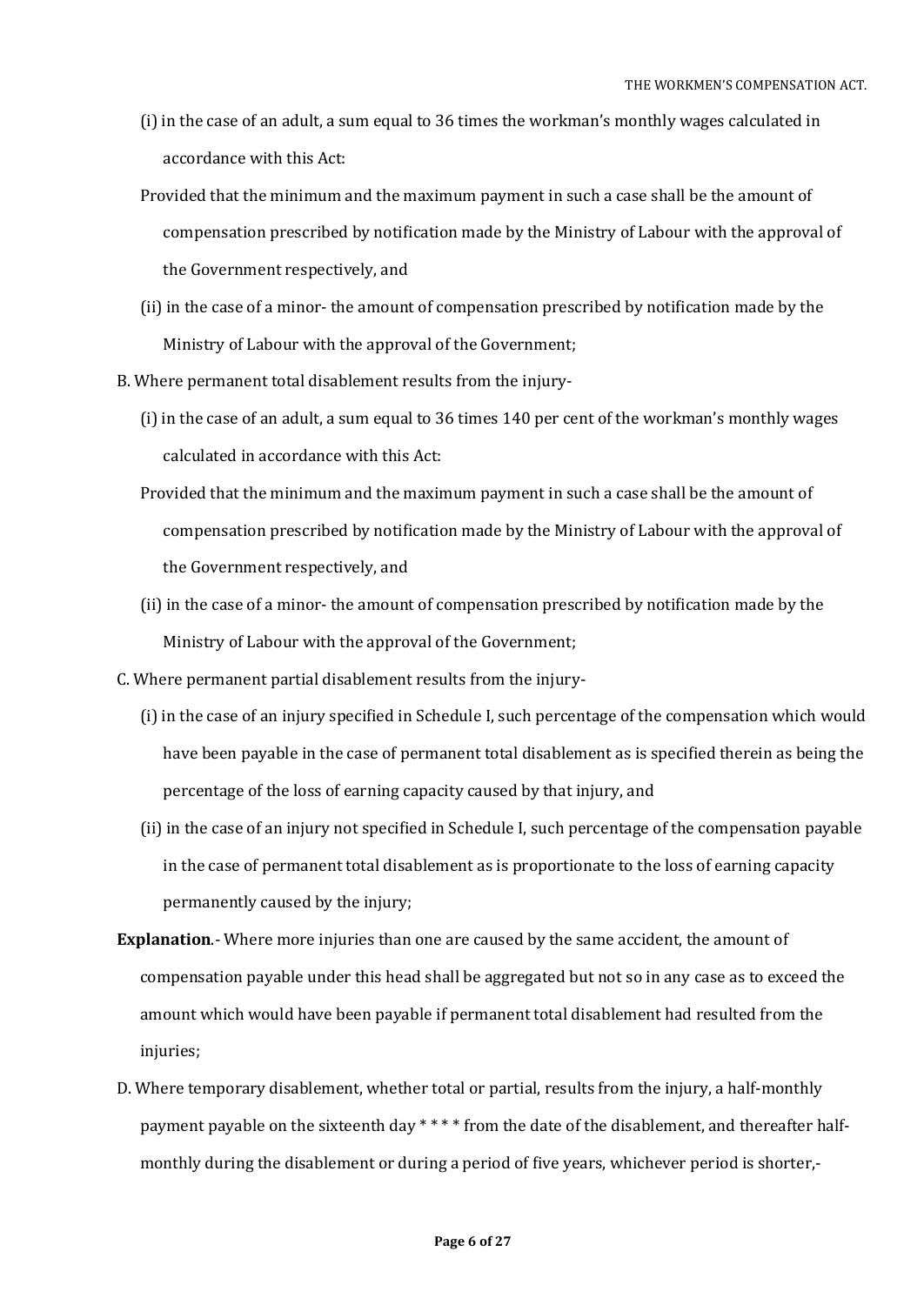- (i) in the case of an adult-of a sum equivalent to one-third of the workman's monthly wages calculated in accordance with this Act, and
- (ii) in the case of a minor-of one-half of his monthly wages :
- Provided that-
	- (a) there shall be deducted from any lump sum or half-monthly payments to which the workman is entitled the amount of any payment or allowance which the workman has recieved from the employer by way of compensation during the period of disablement prior to the receipt of such lump sum or of the first half-monthly payment, as the case may be; and
	- (b) no half-monthly payment shall in any case exceed the amount, if any, by which half the amount of the monthly wages of the workman before the accident exceeds half the amount of such wages which he is earning after the accident; and
	- (c) no compensation shall be payable in respect of the first four days of the disablement if the period of the workman's disablement is ten days or less.
- E. In cases where the injury results in incapacity of such a nature that the injured workman must have the constant help of another person, additional compensation equivalent to twenty-five percent of the compensation payable in respect of the injury shall be paid to the injured workman.
- (2) On the ceasing of the disablement before the date on which any half-monthly payment falls due, there shall be payable in respect of that half-month a sum proportionate to the duration of the disablement in that half-month.
- (3) Where the injury sustained is of such a nature as would entitle the injured workman to the supply and renewal by the employer of such artificial limbs and surgical appliances as are recognised to be necessary, the injured workman shall be paid a lump sum compensation representing the probable cost of the supply and renewal of such appliances. This sum, which shall not exceed ten percent of the compensation payable in respect of the injury, shall be decided at the time when the amount of compensation payable in respect of the injury is settled or revised.

#### <Amendment 24.03.1955, 11.05.2005>

Method of calculating wages.

5. (1) [In this Act and for the purposes thereof, the expression "monthly wages" means the amount of wages deemed to be payable for a month's service (whether the wages are payable by the month or by whatever other period or at piece rates), and] calculated as follows, namely:-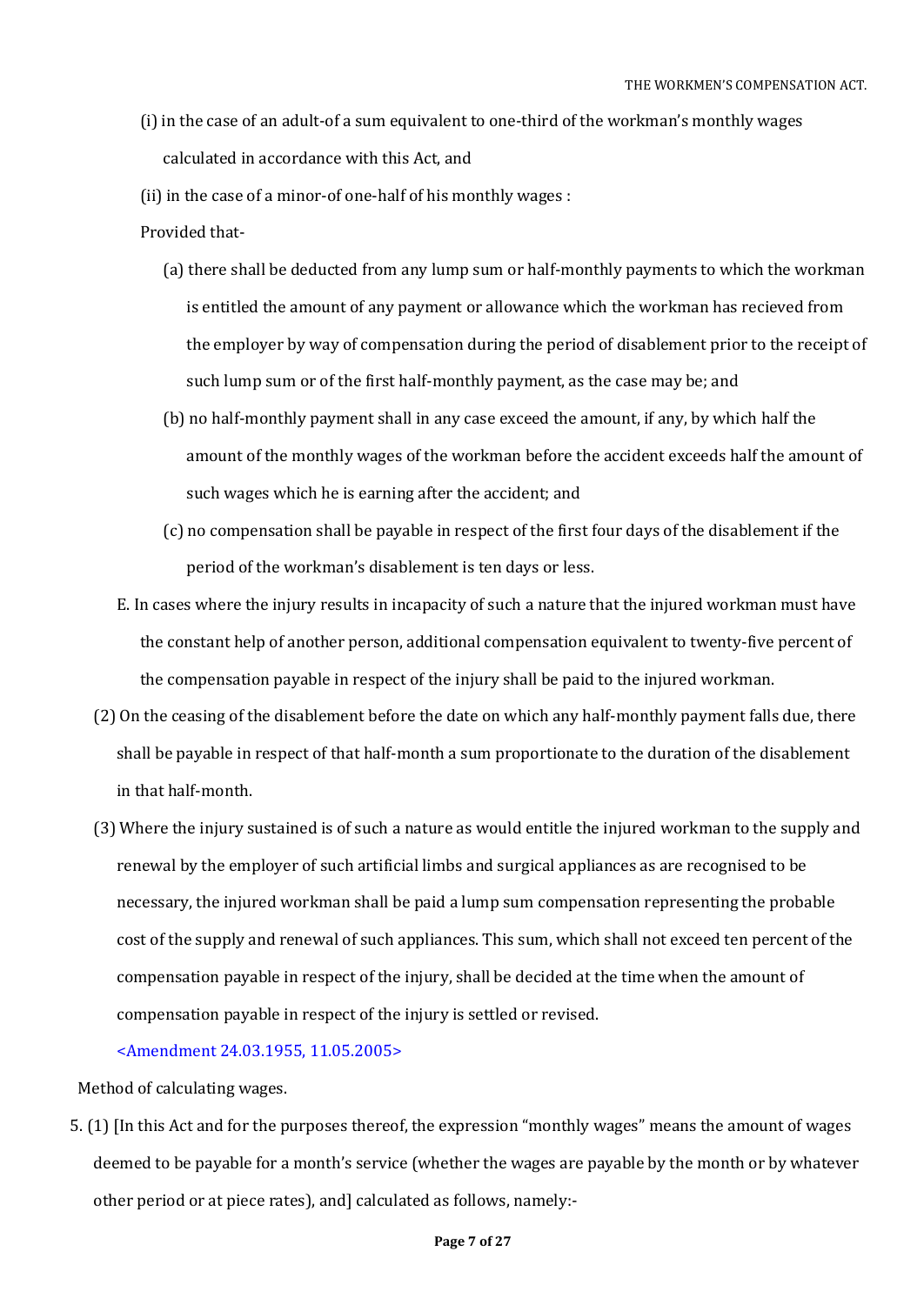- (a) where the workman has, during a continuous period of not less than twelve months immediately preceding the accident, been in the service of the employer who is liable to pay compensation, the monthly wages of the workman shall be one-twelfth of the total wages which have fallen due for payment to him by the employer in the last twelve months of that period;
- (b) where the whole of the continuous period of service immediately preceding the accident during which the workman was in the service of the employer who is liable to pay the compensation was less than one month, the monthly wages of the workman shall be deemed to be the average monthly amount which, during the twelve months immediately preceding the accident, was being earned by a workman employed on the same work by the same employer, or, if there was no workman so employed by a workman employed on similar work in the same locality;
- (c) in other cases, the monthly wages shall be thirty times the total wages earned in respect of the last continuous period of service immediately preceding the accident from the employer who is liable to pay compensation, divided by the number of days comprising such period.
- **Explanation**.-A period of service shall, for the purposes of this section, be deemed to be continuous which has not been interrupted by a period of absence from work exceeding fourteen days.

 $(2)$  \* \* \* \*

#### Review.

- 6. (1) Any half-monthly payment payable under this Act, either under an agreement between the parties or under the order of a Commissioner, may be reviewed by the Commissioner on the application either of the employer or of the workman accompanied by the certificate of a qualified medical practitioner that there has been a change in the condition of the workman or, subject to rules made under this Act, on application made without such certificate.
	- (2) Any half-monthly payment may, on review under this section, subject to the provisions of this Act, be continued, increased, decreased or ended, or, if the accident is found to have resulted in permanent disablement, be converted to the lump sum to which the workman is entitled less any amount which he has already received by way of half-monthly payments.

Commutation of half-monthly payments.

7. Any right to receive half-monthly payments may, by agreement between the parties or, if the parties cannot agree and the payments have been continued for not less than six months, on the application of either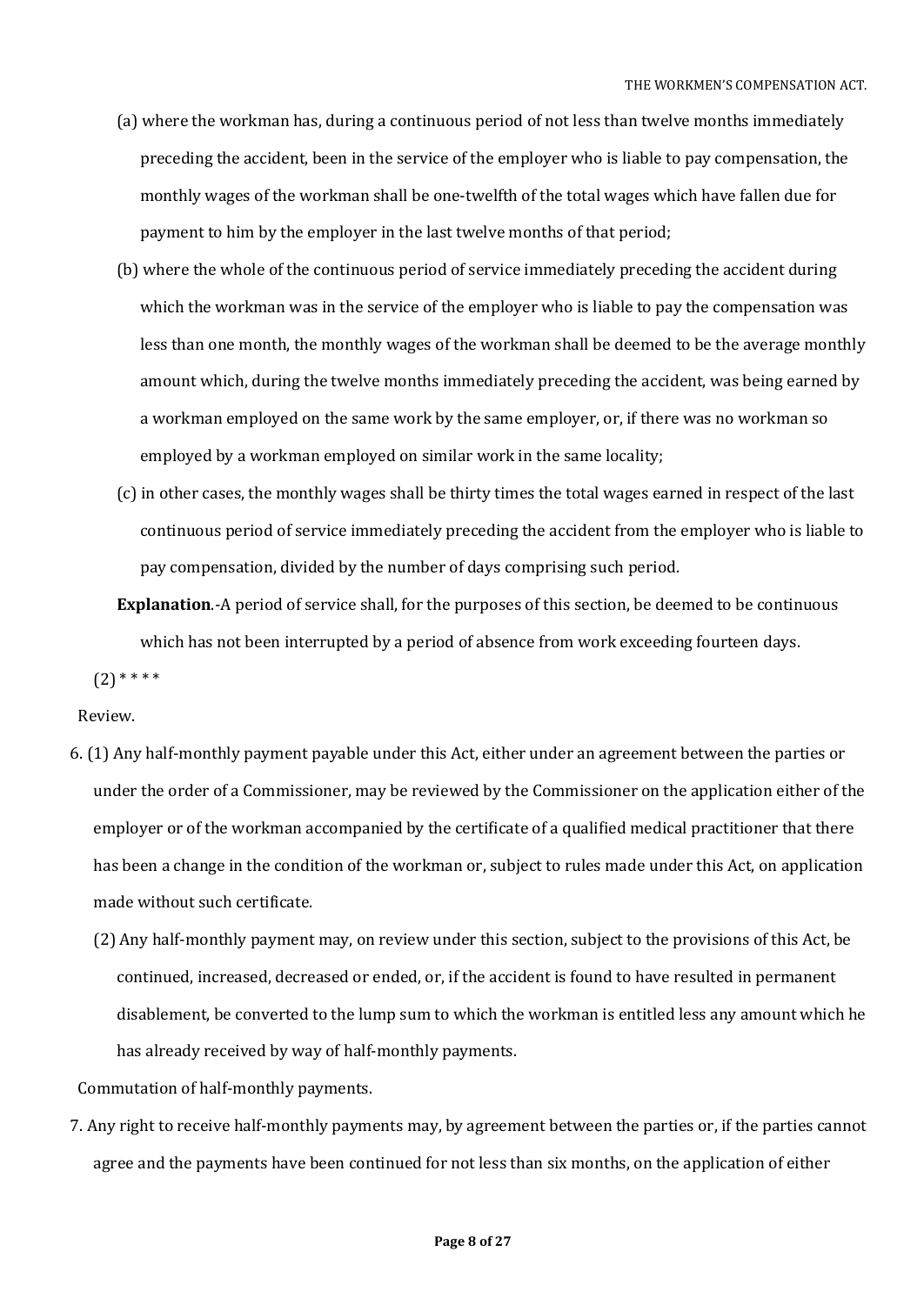party to the Commissioner, be redeemed by the payment of a lump sum of such amount as may be agreed to by the parties or determined by the Commissioner, as the case may be.

Distribution of compensation.

- 8. (1) No payment of compensation in respect of a workman whose injury has resulted in death, and no payment of a lump sum as compensation to a woman or a person under a legal disability, shall be made otherwise than by deposit with the Commissioner, and no such payment made directly by an employer shall be deemed to be a payment of compensation:
	- Provided that, in the case of a deceased workman, an employer may make to any dependant advances on account of compensation not exceeding an aggregate of the amount of compensation prescribed by notification made by the Ministry of Labour with the approval of the Government, and so much of such aggregate as does not exceed the compensation payable to that dependant shall be deducted by the Commissioner from such compensation and repaid to the employer.
	- (2) Any other sum amounting to not less than the amount of money prescribed by notification made by the Ministry of Labour with the approval of the Government which is payable as compensation may be deposited with the Commissioner on behalf of the person entitled thereto.
	- (3) The receipt of the Commissioner shall be a sufficient discharge in respect of any compensation deposited with him.
	- (4) On the deposit of any money under sub-section (1) as compensation in respect of a deceased workman the Commissioner shall deduct therefrom the actual cost of the workman's funeral expenses, to an amount not exceeding the amount of money prescribed by notification made by the Ministry of Labour with the approval of the Government, and pay the same to person by whom such expenses were incurred, and shall, if he thinks necessary, cause notice to be published or to be served on each dependant in such manner as he thinks fit, calling upon the dependants to appear before him on such date as he may fix for determining the distribution of the compensation. If the Commissioner is satisfied after any inquiry which he may deem necessary, that no dependant exists, he shall repay the balance of the money to the employer by whom it was paid. The Comimssioner shall, on application by the employer, furnish a statement showing in detail all disbursements made.
	- (5) Compensation deposited in respect of a deceased workman shall, subject to any deduction made under sub-section (4), be apportioned among the dependants of the deceased workman or any of them in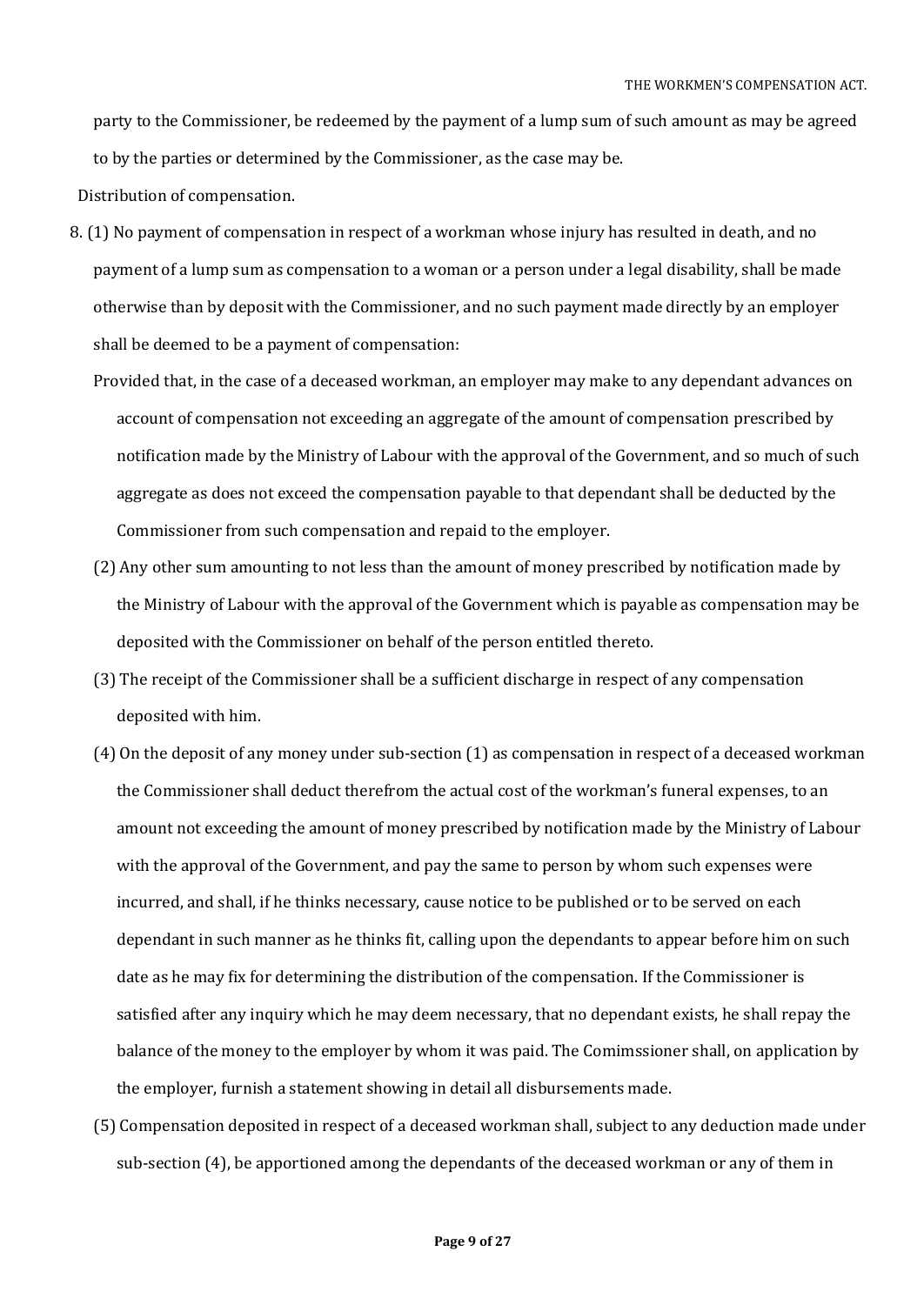such proportion as the Commissioner thinks fit, or may, in the discretion of the Commissioner, be allotted to any one dependant.

- (6) Where any compensation deposited with the Commissioner is payable to any person, the Commissioner shall, if the person to whom compensation is payable is not a woman or a person under a legal disability, and may in other cases, pay the money to the person entitled thereto.
- (7) Where any lump sum deposited with the Commissioner is payable to a woman or a person under a legal disability, such sum may be invested, applied or otherwise dealt with for the benefit of the woman, or of such person during his disability, in such manner as the Commissioner may direct; and where a half-monthly payment is payable to any person under a legal disability, the Commissioner may, of his own motion or on an application made to him in this behalf, order that the payment be made during the disability to any dependant of the workman or to any other person whom the Commissioner thinks best fitted to provide for the welfare of the workman.
- (8) Where, on application made to him in this behalf or otherwise, the Commissioner is satisfied that, on account of neglect of children on the part of a parent or on account of the variation of the circumstances of any dependant or for any other sufficient cause, an order of the Commissioner as to the distribution of any sum paid as compensation, or as to the manner in which any sum payable to any such dependant is to be invested, applied or otherwise dealt with, ought to be varied, the Commissioner may make such orders for the variation of the former order as he thinks just in the circumstances of the case:
- Provided that no such order prejudicial to any person shall be made unless such person has been given an opportunity of showing cause why the order should not be made, or shall be made in any case in which it would involve the repayment by a dependant of any sum already paid to him.
- (9) Where the Commissioner varies any order under sub-section (8) by reason of the fact that payment of compensation to any person has been obtained by fraud, impersonation or other improper means, any amount so paid to or on behalf of such person may be recovered in the manner hereinafter provided in section 31.

### <Amendment 11.05.2005>

Compensation not to be assigned, attached or charged.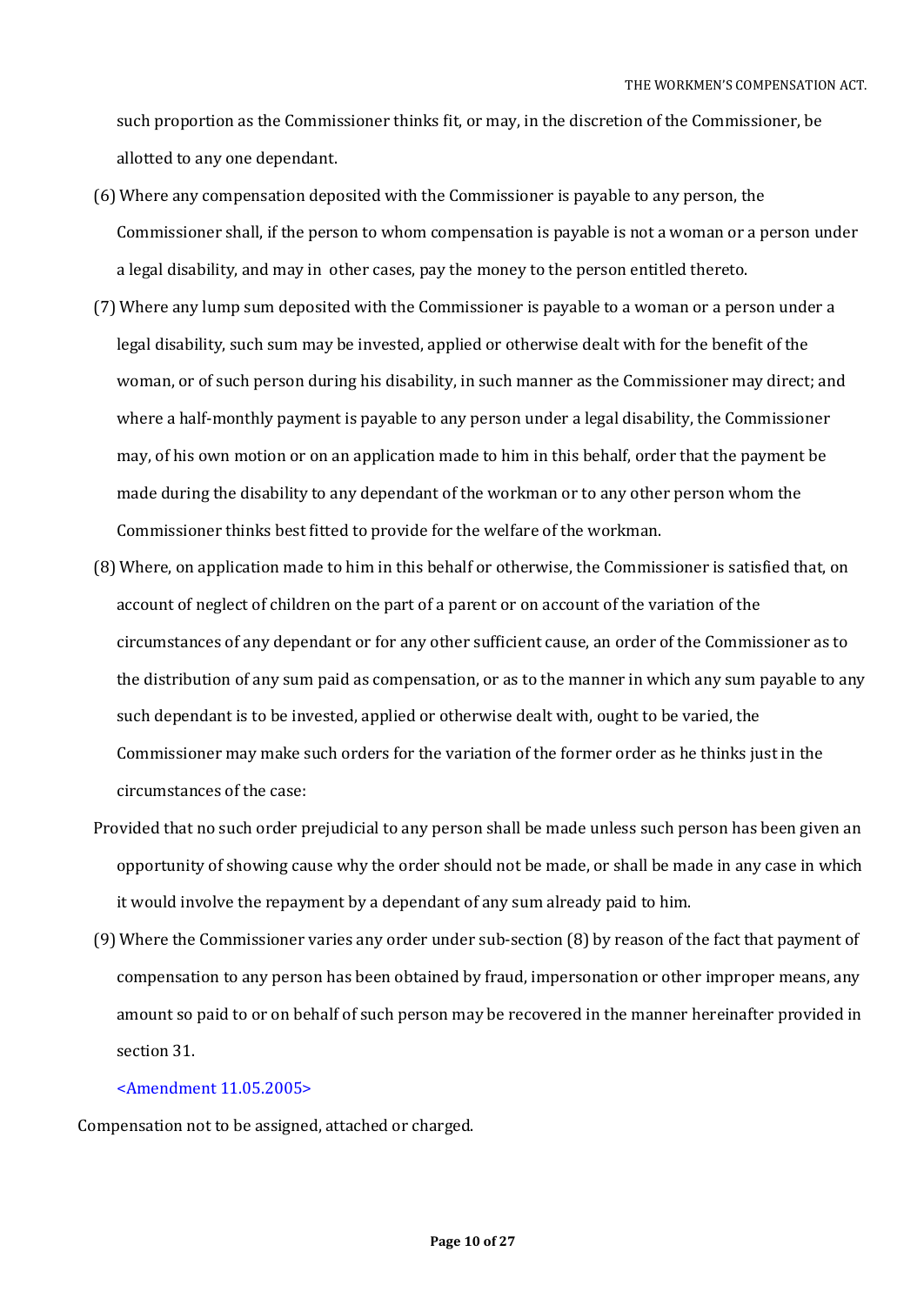9. Save as provided by this Act, no lump sum or half-monthly payment payable under this Act shall in any way be capable of being assigned or charged or be liable to attachment or pass to any person other than the workman by operation of law, nor shall any claim be set off against the same.

Notice and claim.

- 10. (1) No proceedings for the recovery of compensation shall be maintainable before a Commissioner unless notice of the accident has been given, in the manner hereinafter provided, as soon as practicable after the happening thereof and before the workman has voluntarily left the employment in which he was injured, and unless the claim for compensation with respect to such accident has been instituted within twelve months of the occurrence of the accident or, in case of death, within twelve months from the date of death: Provided that, where the accident is the contracting of a disease in respect of which the provisions of subsection (2) of section 3 are applicable, the accident shall be deemed to have occurred on the first of the days during which the workman was continuously absent from work in consequence of the disablement caused by the disease:
	- Provided further that the want of or any defect or irregularity in a notice shall not be a bar to the maintenance of proceedings-
		- (a) if the claim is made in respect of the death of a workman resulting from an accident which occurred on the premises of the employer, or any place where the workman at the time of the accident was working under the control of the employer or of any person employed by him, and the workman died on such premises or at such place, or on premises belonging to the employer, or died without having left the vicinity of the premises or place where the accident occurred, or
		- (b) if the employer had knowledge of the accident from any other source at or about the time when it occurred:
	- Provided further that Commissioner may admit and decide any claim to compensation in any case, notwithstanding that the notice has not been given, or the claim has not been instituted, in due time as provided in this sub-section, if he is satisfied that the failure so to give the notice or institute the claim, as the case may be, was due to sufficient cause.
	- (2) Every such notice shall give the name and address of the person injured and shall state in ordinary language the cause of the injury and the date on which the accident happened, and shall be served on the employer or upon any one of several employers, or upon any person directly responsible to the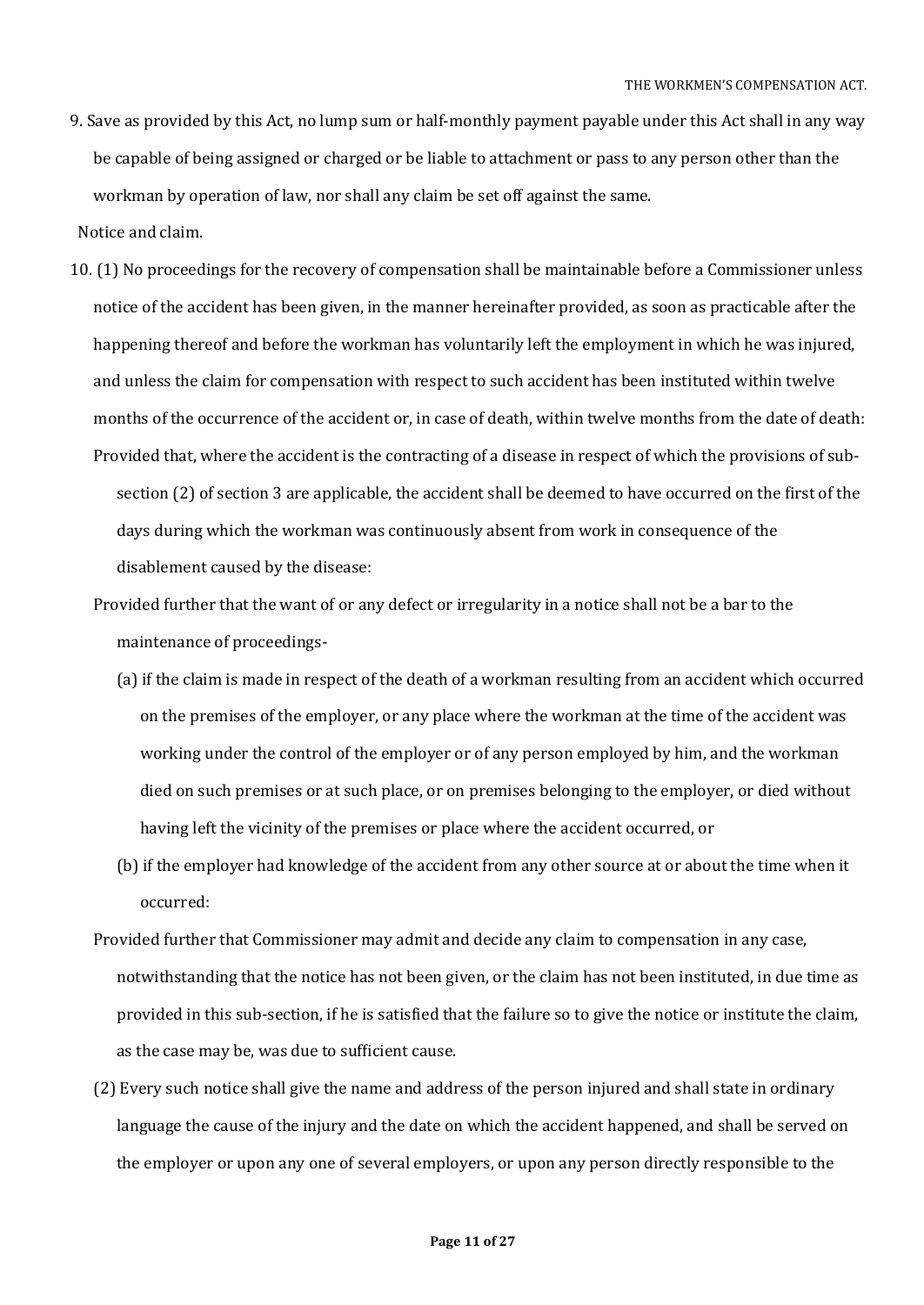employer for the management of any branch of the trade or business in which the injured workman was employed.

- (3) The President of the Union may require that any prescribed class of employers shall maintain at their premises at which workmen are employed a notice-book, in the prescribed form, which shall be readily accessible at all reasonable times to any injured workman employed on the premises and to any person acting bona fide on his behalf.
- (4) A notice under this section may be served by delivering it at, or sending it by registered post addressed to, the residence or any office or place of business of the person on whom it is to be served, or, where a notice-book is maintained, by entry in the notice-book.

Power to require from employers statements regarding fatal accidents.

- 10A. (1) Where a Commissioner receives information from any source that a workman has died as a result of an accident arising out of and in the course of his employment, he may send by registered post a notice to the workman's employer requiring him to submit, within thirty days of the service of the notice, a statement, in the prescribed form, giving the circumstances attending the death of the workman, and indicating whether, in the opinion of the employer, he is or he is not liable to deposit compensation on account of the death.
	- (2) If the employer is of opinion that he is liable to deposit compensation, he shall make the deposit within thirty days of the service of the notice.
	- (3) If the employer is of opinion that he is not liable to deposit compensation, he shall in his statement indicate the grounds on which he disclaims liability.
- (4) Where the employer has so disclaimed liability, the Commissioner, after such inquiry as he may think fit, may inform any of the dependants of the deceased workman that it is open to the dependants to prefer a claim for compensation, and may give them such other further information as he may think fit. Reports of fatal accidents.

10B. (1) Where, by any law for the time being in force, notice is required to be given to any authority, by or on behalf of an employer, of any accident occurring on his premises which results in death, the person required to give the notice shall, within seven days of the death, send a report to the Commissioner giving the circumstances attending the death: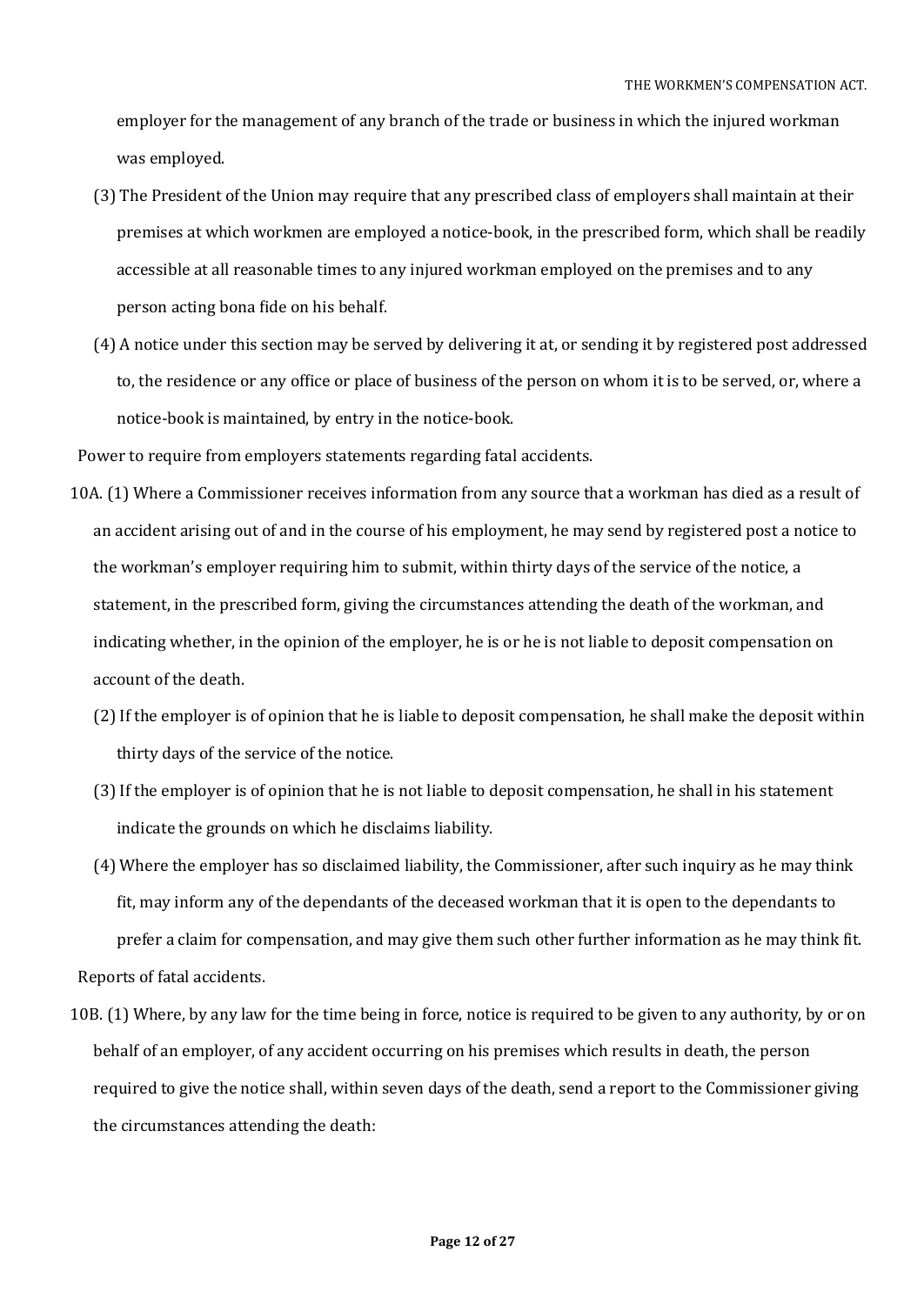- Provided that, where the President of the Union has so prescribed, the person required to give the notice may, instead of sending such report to the Commissioner, send it to the authority to whom he is required to give the notice.
- (2) The President of the Union may, by notification in the Gazette, extend the provisions of sub-section (1) to any class of premises other than those coming within the scope of that sub-section, and may, by such notification, specify the persons who shall send the report to the Commissioner.

Medical examination.

- 11. (1) (a) Where a workman has given notice of an accident, he shall, if the employer, before the expiry of three days from the time at which service of the notice has been effected, offers to have him examined free of charge by a qualified medical practitioner, submit himself for such examination; and any workman who is in receipt of a half-monthly payment under this Act shall, if so required, submit himself for such examination from time to time.
	- (b) If the Commissioner considers it necessary for the settlement of any question arising in any proceedings under this Act, he may require a workman who has given notice of an accident to submit himself for examination by a medical practitioner, and the cost of such medical examination, if any, shall be payable by the employer:
	- Provided that a workman shall not be required to submit himself for examination by a medical practitioner otherwise than in accordance with rules made under this Act, or at more frequent intervals than may be prescribed.
	- (2) If a workman, on being required to do so by the employer under sub-section (1) or by the Commissioner at any time, refuses to submit himself for examination by a qualified medical practitioner or in any way obstructs the same, his right to compensation shall be suspended during the continuance of such refusal or obstruction unless, in the case of refusal, he was prevented by any sufficient cause from so submitting himself.
	- (3) If a workman, before the expiry of the period within which he is liable under sub-section (1) to be required to submit himself for medical examination, voluntarily leaves without having been so examined the vicinity of the place in which he was employed, his right to compensation shall be suspended until he returns and offers himself for such examination.
	- (4) Where a workman, whose right to compensation has been suspended under sub-section (2) or subsection (3), dies without having submitted himself for medical examination as required by either of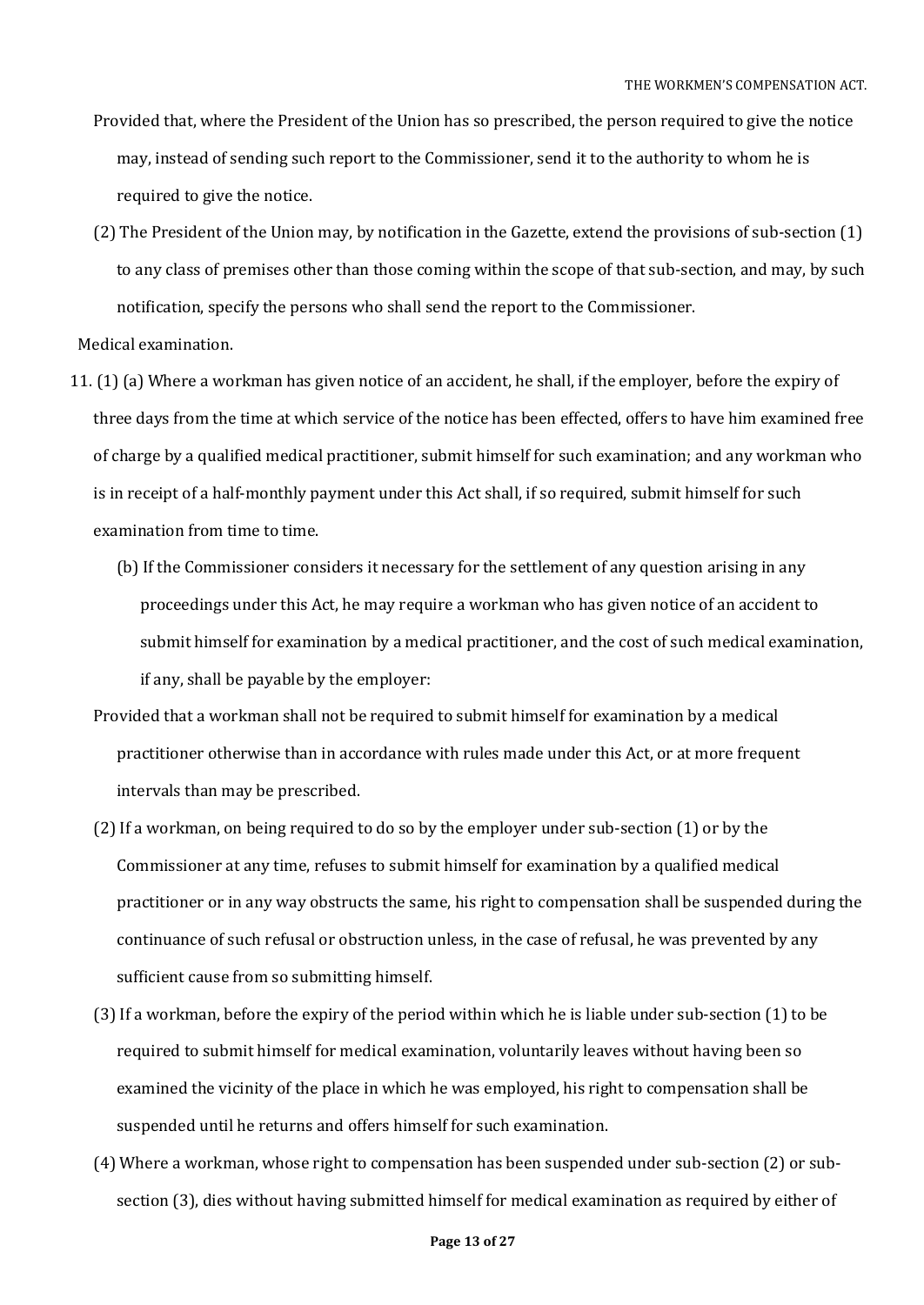those sub-sections, the Commissioner may, if he thinks fit, direct the payment of compensation to the dependants of the deceased workman.

- (5) Where under sub-section (2) or sub-section (3) a right to compensation is suspended, no compensation shall be payable in respect of the period of suspension. \* \* \* \*
- (6) Where an injured workman has refused to be attended by a qualified medical practitioner whose services have been offered to him by the employer free of charge, or having accepted such offer has deliberately disregarded the instructions of such medical practitioner, then, if it is thereafter proved that the workman has not been regularly attended by a qualified medical practitioner and that such refusal, failure or disregard was unreasonable in the circumstances of the case, and that the injury has been aggravated thereby, the injury and resulting disablement shall be deemed to be of the same nature and duration as they might reasonably have been expected to be if the workman had been regularly attended by a qualified medical practitioner, and compensation, if any, shall be payable accordingly.

### Contracting.

- 12. (1) Where any person (hereinafter in this section referred to as the principal) in the course of or for the purposes of his trade or business contracts with any other person (hereinafter in this section referred to as the contractor) for the execution by or under the contractor of the whole or any part of any work which is ordinarily part of the trade or business of the principal, the principal shall be liable to pay to any workman employed in the execution of the work any compensation which he would have been liable to pay if that workman had been immediately employed by him; and, where compensation is claimed from the principal, this Act shall apply as if references to the principal were substituted for references to the employer except that the amount of compensation shall be calculated with reference to the wages of the workman under the employer by whom he is immediately employed.
	- (2) Where the principal is liable to pay compensation under this section, he shall be entitled to be indemnified by the contractor or any other person from whom the workman could have recovered compensation, and where a contractor who is himself a principal is liable to pay compensation or to indemnity a principal under this section he shall be entitled to be indemnified by any person standing to him in the relation of a contractor from whom the workman would have recovered compensation, and all questions as to the right to and the amount of any such indemnity shall, in default of agreement, be settled by the Commissioner.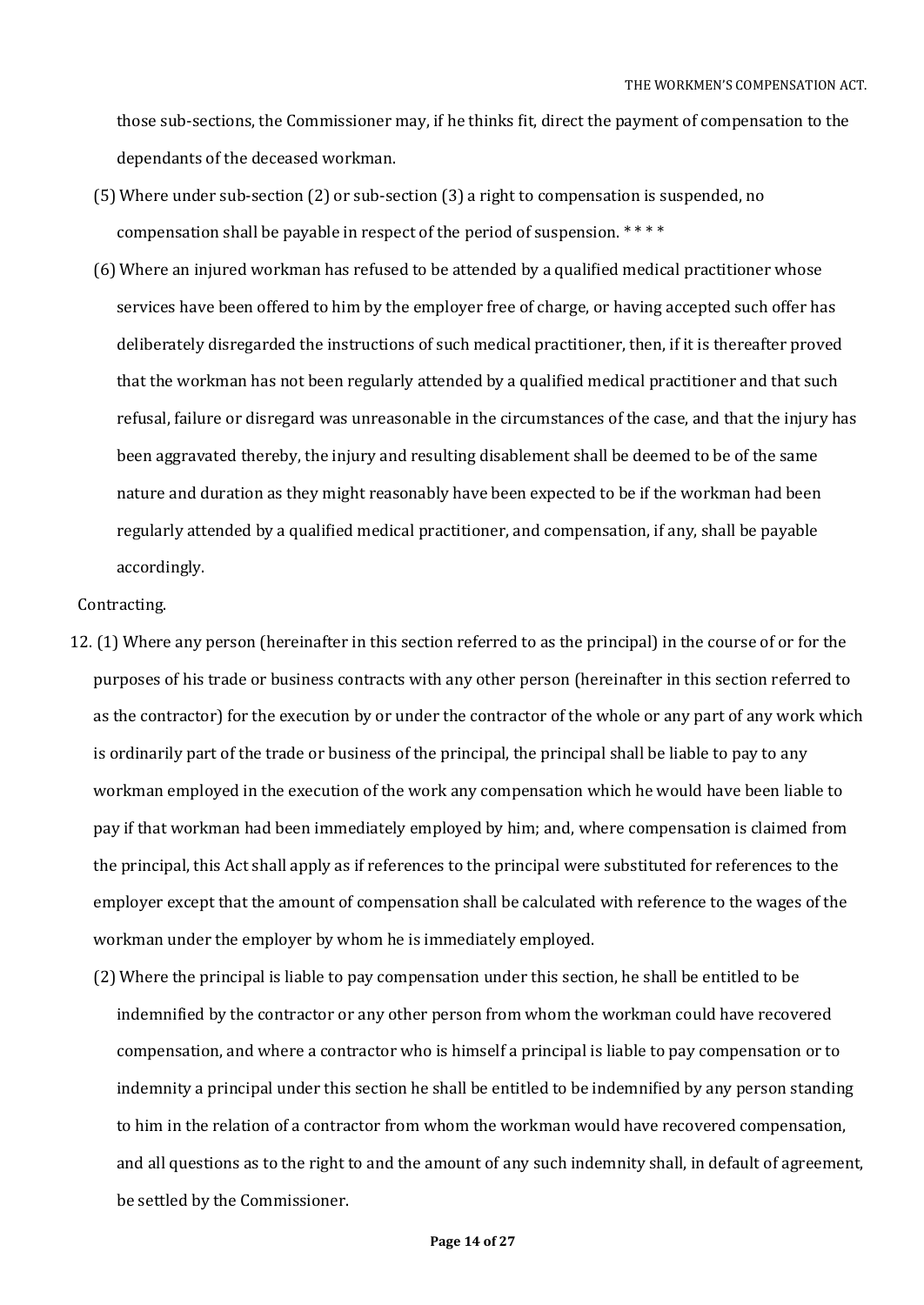- (3) Nothing in this section shall be construed as preventing a workman from recovering compensation from the contractor instead of the principal.
- (4) This section shall not apply in any case where the accident occurred elsewhere than on, in or about the premises on which the principal has undertaken or usually undertakes, as the case may be, to execute the work or which are otherwise under his control or management.

Remedies of employer against stranger.

13. Where a workman has recovered compensation in respect of any injury caused under circumstances creating a legal liability of some person other than the person by whom the compensation was paid to pay damages in respect thereof, the person by whom the compensation was paid and any person who has been called on to pay an indemnity under section 12 shall be entitled to be indemnified by the person so liable to pay damages as aforesaid.

Insolvency of employer.

- 14. (1) Where any employer has entered into a contract with any insurers in respect of any liability under this Act to any workman, then in the event of the employer becoming insolvent or making a composition or scheme of arrangement with his creditors or, if the employer is a company, in the event of the company having commenced to be wound up, the rights of the employer against the insurers as respects that liability shall, notwithstanding anything in any law for the time being in force relating to insolvency or the winding up of companies, be transferred to and vest in the workman, and upon any such transfer the insurers shall have the same rights and remedies and be subject to the same liabilities as if they were the employer, so, however, that the insurers shall not be under any greater liability to the workman than they would have been under to the employer.
	- (2) If the liability of the insurers to the workman is less than the liability of the employer to the workman, the workman may prove for the balance in the insolvency proceedings or liquidation.
	- (3) Where in any case such as is referred to in sub-section (1) the contract of the employer with the insurers is void or voidable by reason of non-compliance on the part of the employer with any terms or conditions of the contract (other than a stipulation for the payment of premia), the provisions of that sub-section shall apply as if the contract were not void or voidable, and the insurers shall be entitled to prove in the insolvency proceedings or liquidation for the amount paid to the workman: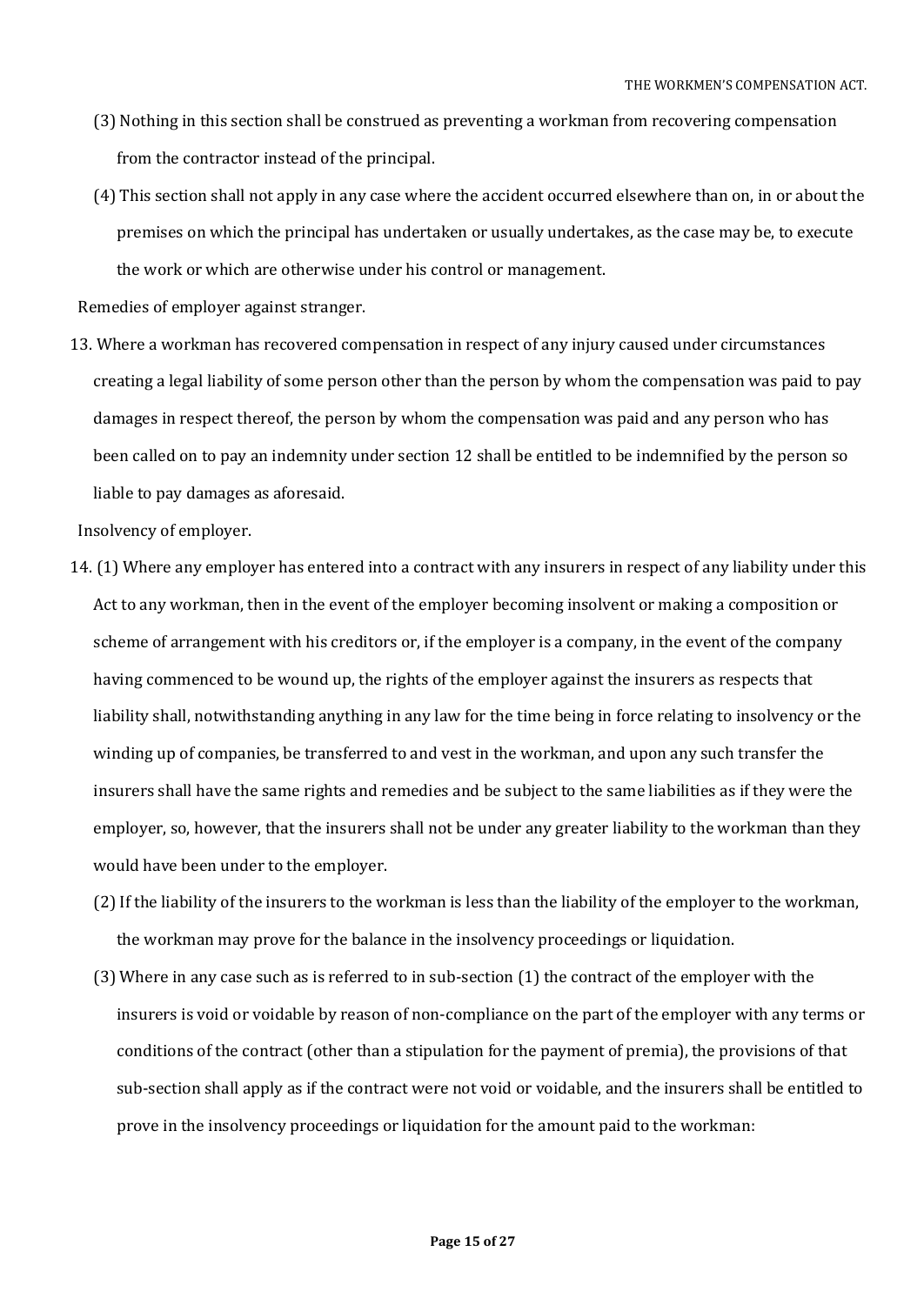- Provided that the provisions of this sub-section shall not apply in any case in which the workman fails to give notice to the insurers of the happening of the accident and of any resulting disablement as soon as practicable after he becomes aware of the institution of the insolvency or liquidation proceedings.
- (4) There shall be deemed to be included among the debts which under section 49 of the Rangoon Insolvency Act, or under section 61 of the Burma Insolvency Act, or under section 230 of the Burma Companies Act, are in the distribution of the property of an insolvent or in the distribution of the assets of a company being wound up to be paid in priority to all other debts, the amount due in respect of any compensation the liability wherefor accrued before the date of the order of adjudication of the insolvent or the date of the commencement of the winding up, as the case may be, and those Acts shall have effect accordingly.
- (5) Where the compensation is a half-monthly payment, the amount due in respect thereof shall, for the purposes of this section, be taken to be the amount of the lump sum for which the half-monthly payment could, if redeemable, be redeemed if application were made for that purpose under section 7, and a certificate of the Commissioner as to the amount of such sum shall be conclusive proof thereof.
- (6) The provisions of sub-section (4) shall apply in the case of any amount for which an insurer is entitled to prove under sub-section (3), but otherwise those provisions shall not apply where the insolvent or the company being wound up has entered into such a contract with insurers as is referred to in subsection  $(1)$ .
- (7) This section shall not apply where a company is wound up voluntarily merely for the purposes of reconstruction or of amalgamation with another company.

Special provisions relating to masters and seamen.

- 15. This Act shall apply in the case of workmen who are masters of ships or seamen subject to the following modifications, namely:-
	- (1) The notice of the accident and the claim for compensation may, except where the person injured is the master of the ship, be served on the master of the ship as if he were the employer, but where the accident happened and the disablement commenced on board the ship, it shall not be necessary for any seaman to give any notice of the accident.
	- (2) In the case of the death of a master or seaman, the claim for compensation shall be made within six months after the news of the death has been received by the claimant on where the ship has been or is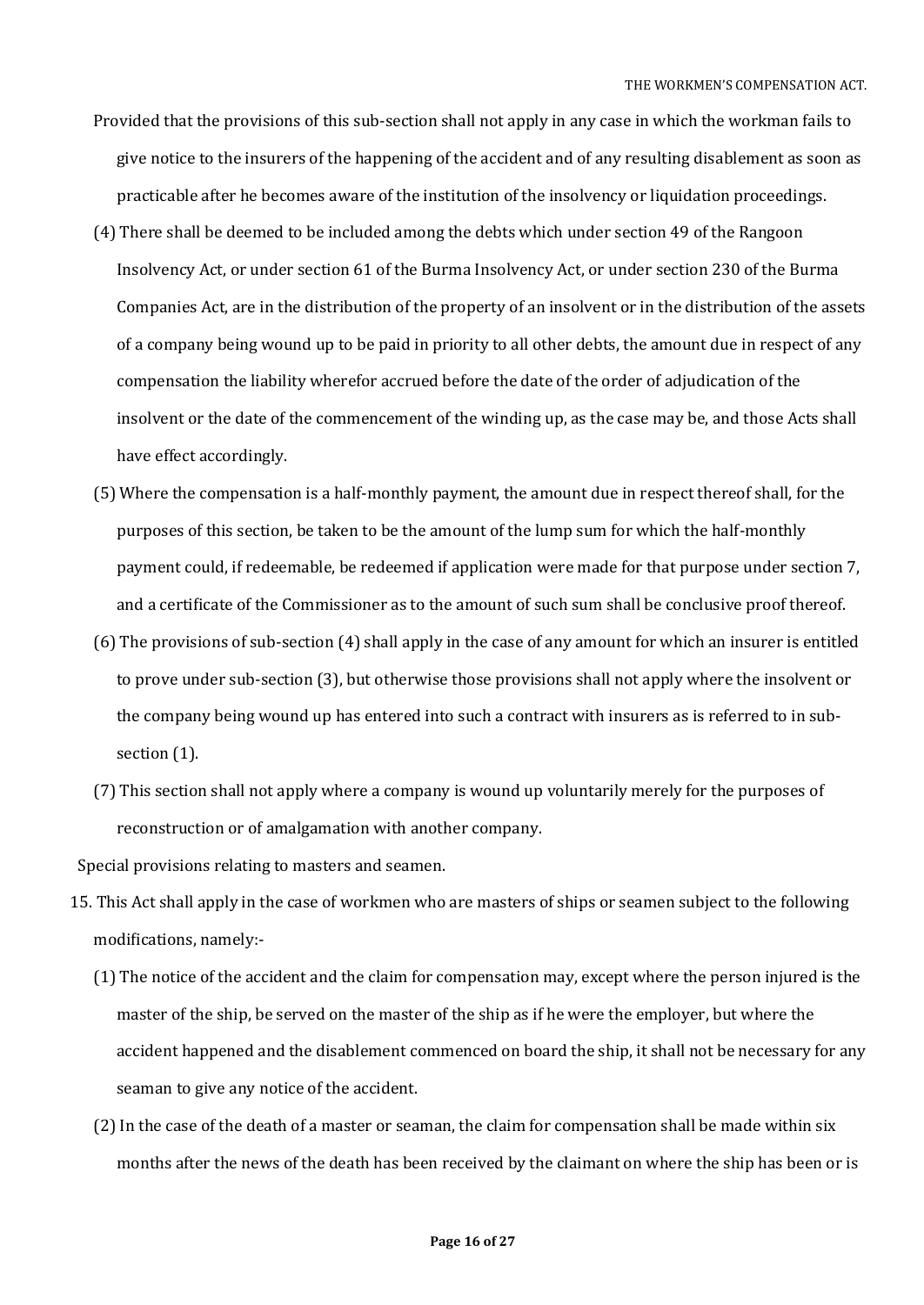deemed to have been lost with all hands, within eighteen months of the date on which the ship was, or is deemed to have been, so lost.

- (3) Where an injured master or seaman is discharged or left behind in any part of His Britannic Majesty's dominions or in a foreign country, any depositions taken by any Judge or Magistrate in that part or by any Consular Officer in the foreign country and transmitted by the person by whom they are taken to the President of the Union shall, in any proceedings for enforcing the claim, be admissible in evidence-
	- (a) if the deposition is authenticated by the signature of the Judge, Magistrate or Consular Officer before whom it is made;
	- (b) if the defendant or the person accused, as the case may be, had an opportunity by himself or his agent to cross-examine the witness; and
	- (c) if the deposition was made in the course of a criminal proceeding, on proof that the deposition was made in the presence of the person accused;
- and it shall not be necessary in any case to prove the signature or official character of the person appearing to have signed any such deposition, and a certificate by such person that the defendant or the person accused had an opportunity of cross-examining the witness and that the deposition, if made in a criminal proceeding, was made in the presence of the person accused shall, unless the contrary is proved, be sufficient evidence that he had that opportunity and that it was so made.
- (4) In the case of the death of a master or seaman leaving no dependants, the Commissioner shall, if the owner of the ship is under any law in force for the time being in the Union of Burma relating to merchant shipping liable to pay the expenses of burial of the master or seaman, return to the employer the full amount of the compensation deposited under sub-section (1) of section 8 without making the deduction referred to in sub-section (4) of that section.
- (5) No half-monthly payment shall be payable in respect of the period during which the owner of the ship is, under any law in force for the time being in the Union of Burma relating to merchant shipping, liable to defray the expenses of maintenance of the injured master or seaman.

Returns as to compensation.

16. The President of the Union may, by notification in the Gazette, direct that every person employing workmen, or that any specified class of such persons, shall send at such time and in such form and to such authority, as may be specified in the notification, a correct return specifying the number of injuries in respect of which compensation has been paid by the employer during the previous year and the amount of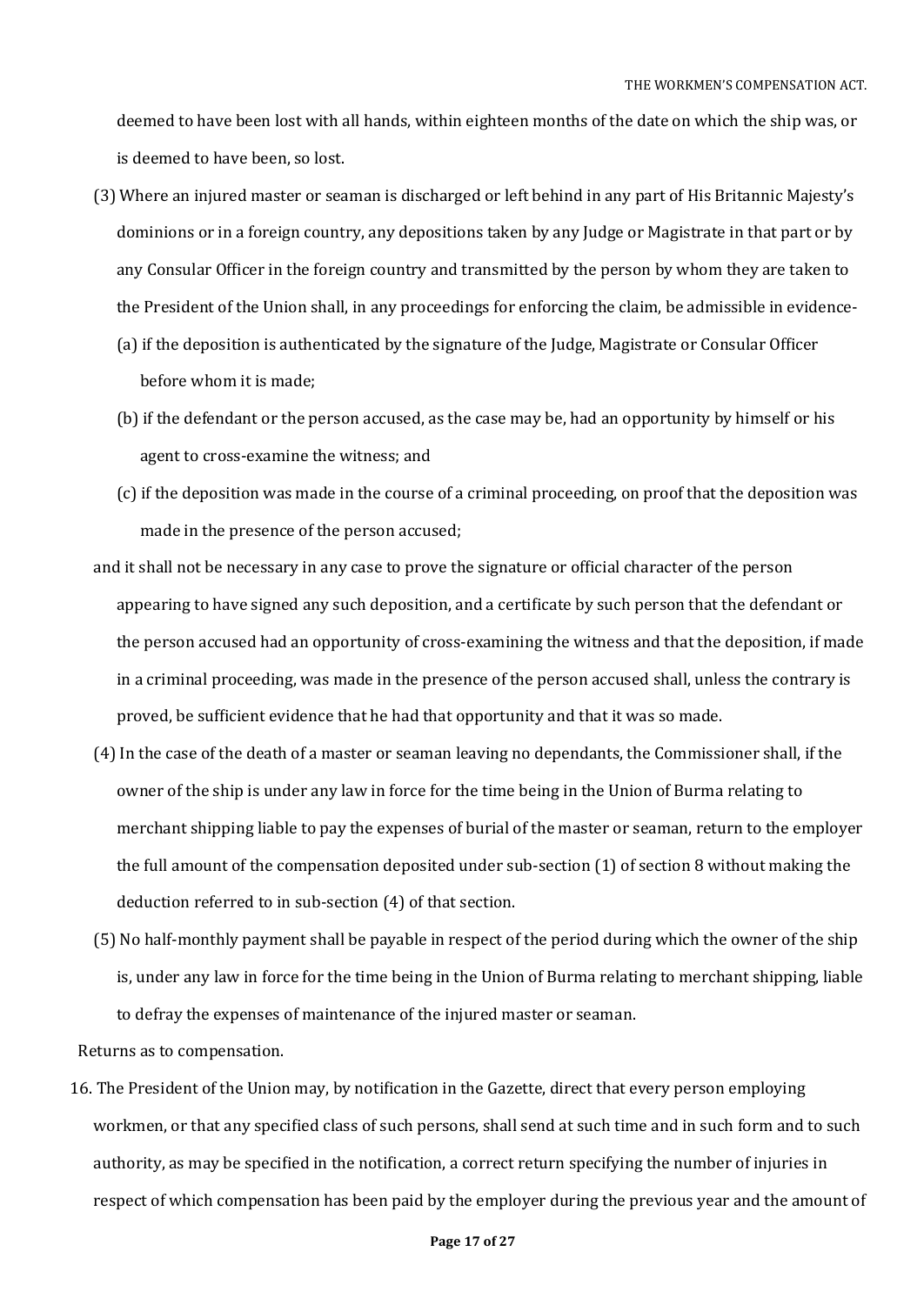such compensation, together with such other particulars as to the compensation as the President of the Union may direct.

Contracting out.

17. Any contract or agreement, whether made before or after the 1st July, 1924, whereby a workman relinquishes any right of compensation from the employer for personal injury arising out of or in the course of the employment, shall be null and void in so far as it purports to remove or reduce the liability of any person to pay compensation under this Act.

Proof of age.

- 18. Where any question arises to the age of a person injured by accident arising out of and in the course of his employment in a factory, a certificate granted in respect of such person under section 12 or section 52 of the Factories Act before the occurrence of the injury shall be conclusive proof of the age of such person. Penalties.
- 18A. (1) Whoever-
	- (a) fails to maintain a notice-book which he is required to maintain under sub-section (3) of section 10, or
	- (b) fails to send to the Commissioner a statement which he is required to send under sub-section (1) of section 10A, or
	- (c) fails to send a report which he is required to send under section 10B, or
	- (d) fails to make a return which he is required to make under section 16,

shall be punishable with fine which may extend to kyats 10,000.

(2) No prosecution under this section shall be instituted except by or with the previous sanction of a Commissioner, and no Court shall take cognizance of any offence under this section unless complaint thereof is made within six months of the date on which the offence is alleged to have been committed. <Amendment 11.05.2005>

#### **CHAPTER III.**

### **COMMISSIONERS.**

Reference to Commissioner.

19. (1) If any question arises in any proceedings under this Act as to the liability of any person to pay compensation (including any question as to whether a person injured is or is not a workman) or as to the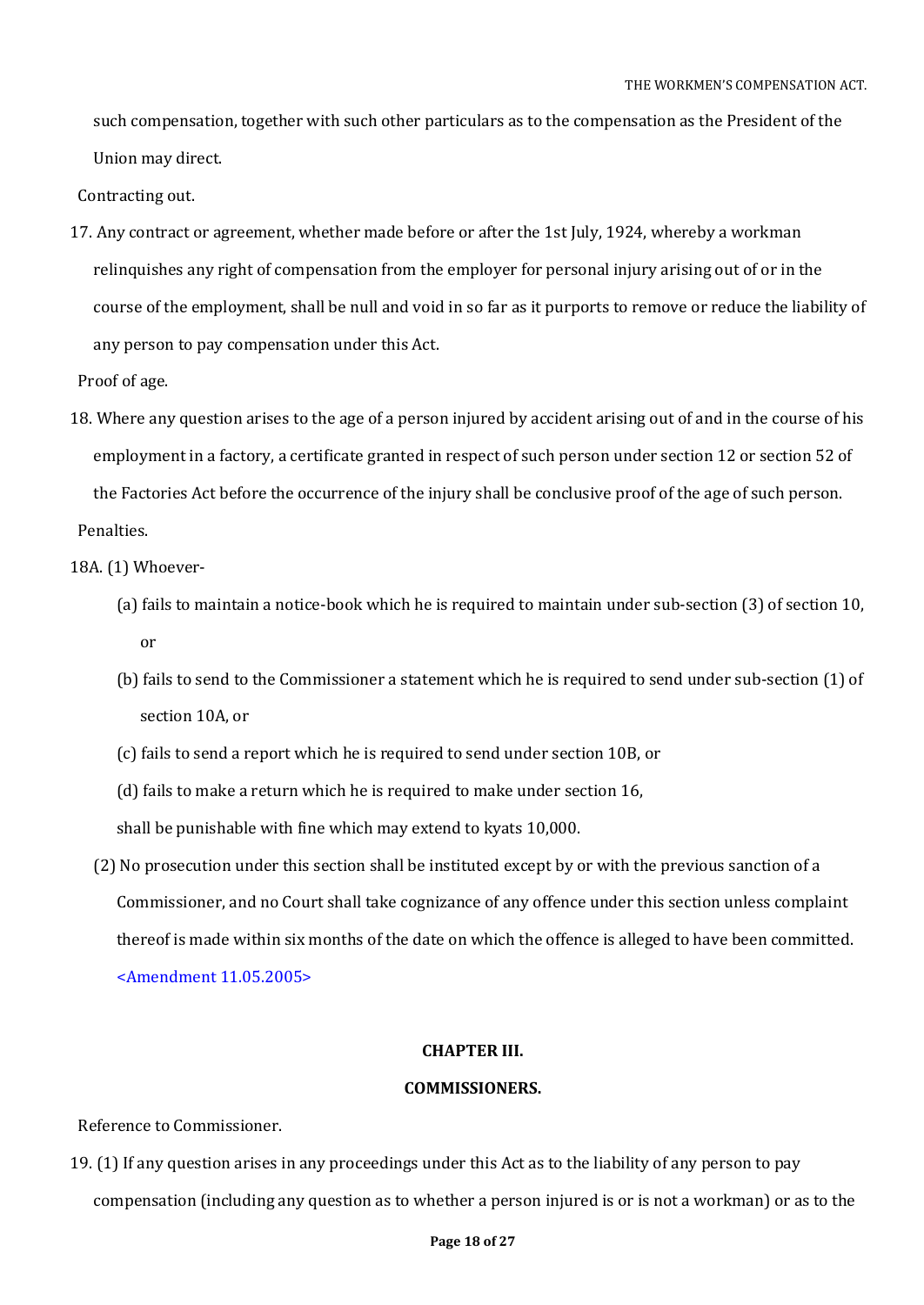amount or duration of compensation (including any question as to the nature or extent of disablement), the question shall, in default of agreement, be settled by a Commissioner.

(2) No civil Court shall have jurisdiction to settle, decide or deal with any question which is by or under this Act required to be settled, decided or dealt with by a Commissioner or to enforce any liability incurred under this Act.

Appointment of Commissioners.

- 20. (1) The President of the Union may, by notification in the Gazette, appoint any person to be a Commissioner for Workmen's Compensation for such local area as may be specified in the notification.
	- (2) Where more than one Commissioner has been appointed for any local area, the President of the Union may, by general or special order, regulate the distribution of business between them.
	- (3) Any Commissioner may, for the purpose of deciding any matter referred to him for decision under this Act, choose one or more persons possessing special knowledge of any matter relevant to the matter under inquiry to assist him in holding the inquiry.

(4) Every Commissioner shall be deemed to be a public servant within the meaning of the Penal Code. Venue of proceedings and transfer.

- 21. (1) Where any matter is under this Act to be done by or before a Commissioner, the same shall, subject to the provisions of this Act and to any rules made hereunder, be done by or before a Commissioner for the local area in which the accident took place which resulted in the injury:
	- Provided that, where the workman is the master of a ship or a seaman, any such matter may be done by or before a Commissioner for the local area in which the owner or agent of the ship resides or carries on business.
	- (2) If a Commissioner is satisfied by any party to any proceedings under this Act pending before him that such matter can be more conveniently dealt with by any other Commissioner, he may, subject to rules made under this Act, order such matter to be transferred to such other Commissioner either for report or for disposal, and, if he does so, shall forthwith transmit to such other Commissioner all documents relevant for the decision of such matter and, where the matter is transferred for disposal, shall also transmit in the prescribed manner any money remaining in his hands or invested by him for the benefit of any party to the proceedings:
	- Provided that no matter other than a matter relating to the actual payment to a workman or the distribution among dependants of a lump sum shall be transferred for disposal under this sub-section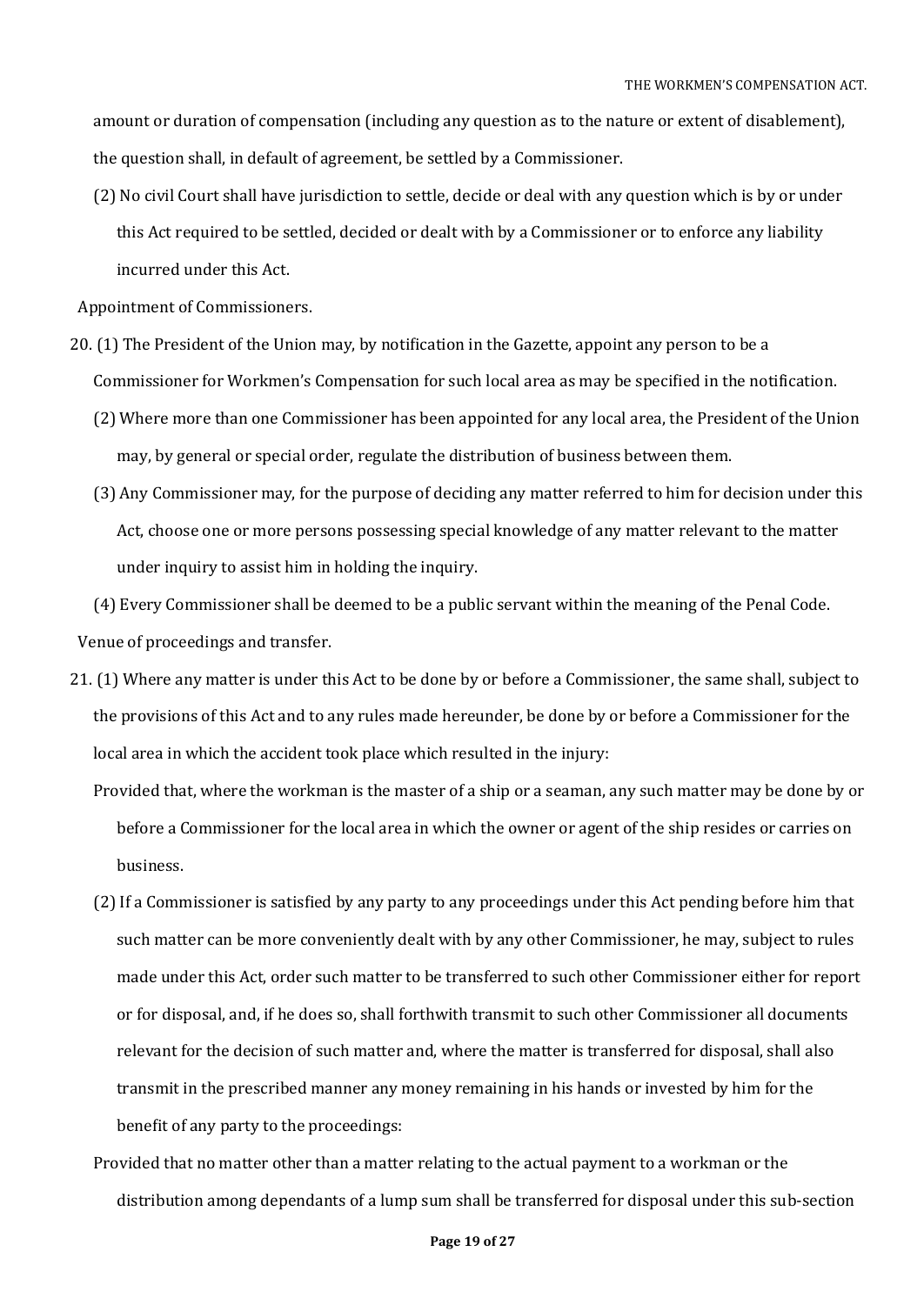to a Commissioner save with the previous sanction of the President of the Union unless all the parties to the proceedings agree to the transfer.

- (3) The Commissioner to whom any matter is so transferred shall, subject to rules made under this Act, inquire thereinto and, if the matter was transferred for report, return his report thereon or, if the matter was transferred for disposal, continue the proceedings as if they had originally commenced before him.
- (4) On receipt of a report from a Commissioner to whom any matter has been transferred for report under sub-section (2), the Commissioner by whom it was referred shall decide the matter referred in conformity with such report.
- (5) The President of the Union may transfer any matter from any Commissioner to any other Commissioner.

Form of application.

- 22. (1) No application for the settlement of any matter by a Commissioner, other than an application by a dependant or dependants for compensation, shall be made unless and until some question has arisen between the parties in connection therewith which they have been unable to settle by agreement.
	- (2) An application to a Commissioner may be made in such form and shall be accompanied by such fee, if any, as may be prescribed, and shall contain, in addition to any particulars which may be prescribed, the following particulars, namely:-
		- (a) a concise statement of the circumstances in which the application is made and the relief or order which the applicant claims;
		- (b) in the case of a claim for compensation against an employer, the date of service of notice of the accident on the employer and, if such notice has not been served or has not been served in due time, the reason for such omission;
		- (c) the names and addresses of the parties; and
		- (d) except in the case of an application by dependants for compensation, a concise statement of the matters on which agreement has and of those on which agreement has not been come to.
	- (3) If the applicant is illiterate or for any other reason is unable to furnish the required information in writing, the application shall, if the applicant so desires, be prepared under the direction of the Commissioner.
- Power of Commissioner to require further deposit in case of fatal accident.

#### **Page 20 of 27**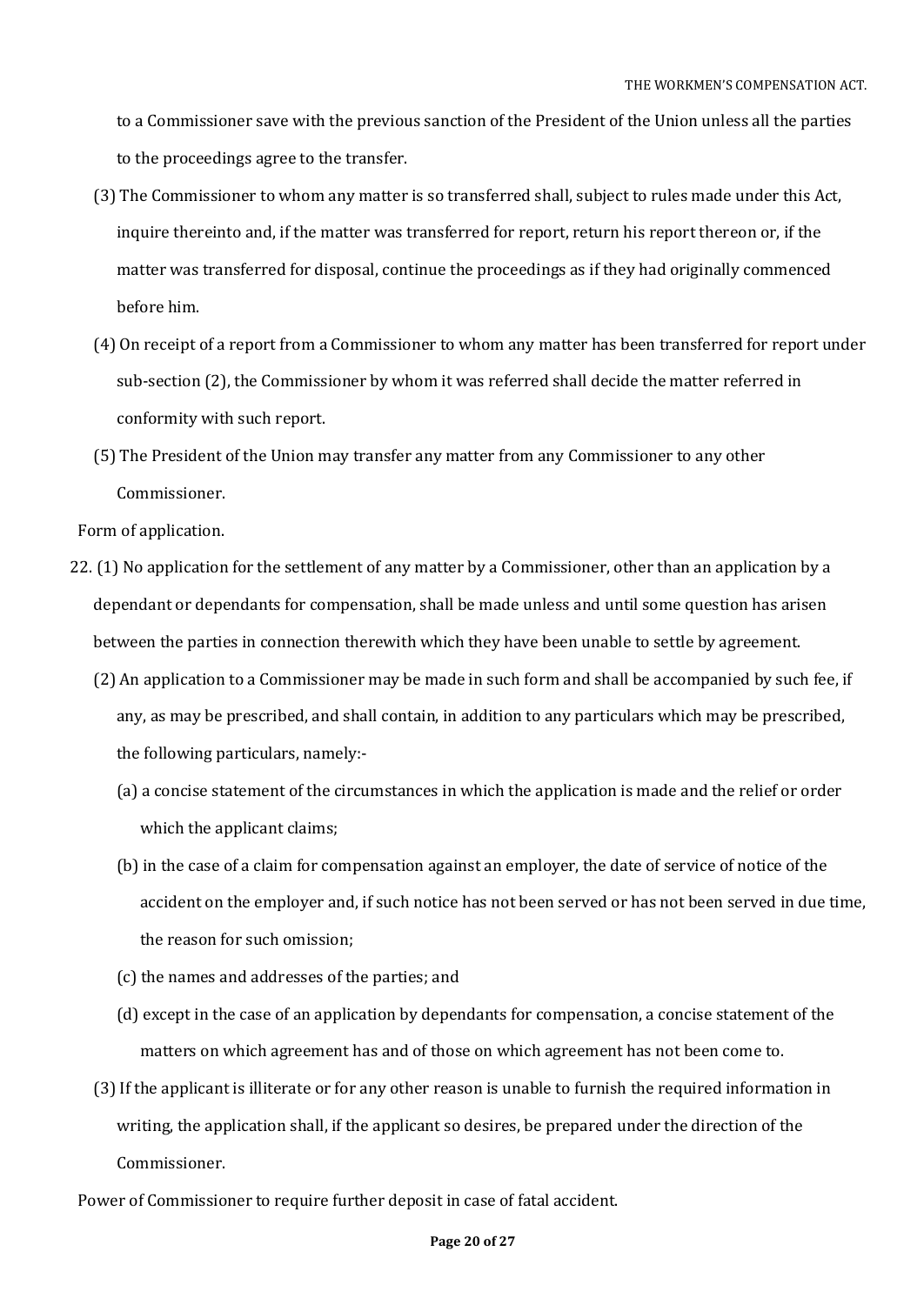- 22A. (1) Where any sum has been deposited by an employer as compensation payable in respect of a workman whose injury has resulted in death, and in the opinion of the Commissioner such sum is insufficient, the Commissioner may, by notice in writing stating his reasons, call upon the employer to show cause why he should not make a further deposit within such time as may be stated in the notice.
	- (2) If the employer fails to show cause to the satisfaction of the Commissioner, the Commissioner may make an award determining the total amount payable, and requiring the employer to deposit the deficiency.

Powers and procedure of Commissioners.

23. A Commissioner shall have all the powers of a civil Court under the Code of Civil Procedure for the purpose of taking evidence on oath (which such Commissioner is hereby empowered to impose) and of enforcing the attendance of witnesses and compelling the production of documents and material objects, and a Commissioner shall be deemed to be a civil Court for all the purposes of section 195 and of Chapter XXXV of the Code of Criminal Procedure.

Appearance of parties.

24. Any appearance, application or act required to be made or done by any person before or to a Commissioner (other than an appearance of a party which is required for the purpose of his examination as a witness) may be made or done on behalf of such person by a legal practitioner or other person authorized in writing by such person.

Method of recording evidence.

- 25. The Commissioner shall make a brief memorandum of the substance of the evidence of every witness as the examination of the witness proceeds, and such memorandum shall be written and signed by the Commissioner with his own hand and shall form part of the record:
	- Provided that, if the Commissioner is prevented from making such memorandum, he shall record the reason of his inability to do so and shall cause such memorandum to be made in writing from his dictation and shall sign the same, and such memorandum shall form part of the record:
	- Provided, further, that the evidence of any medical witness shall be taken down as nearly as may be word for word.

Costs.

26. All costs incidental to any proceedings before a Commissioner shall, subject to rules made under this Act, be in the discretion of the Commissioner.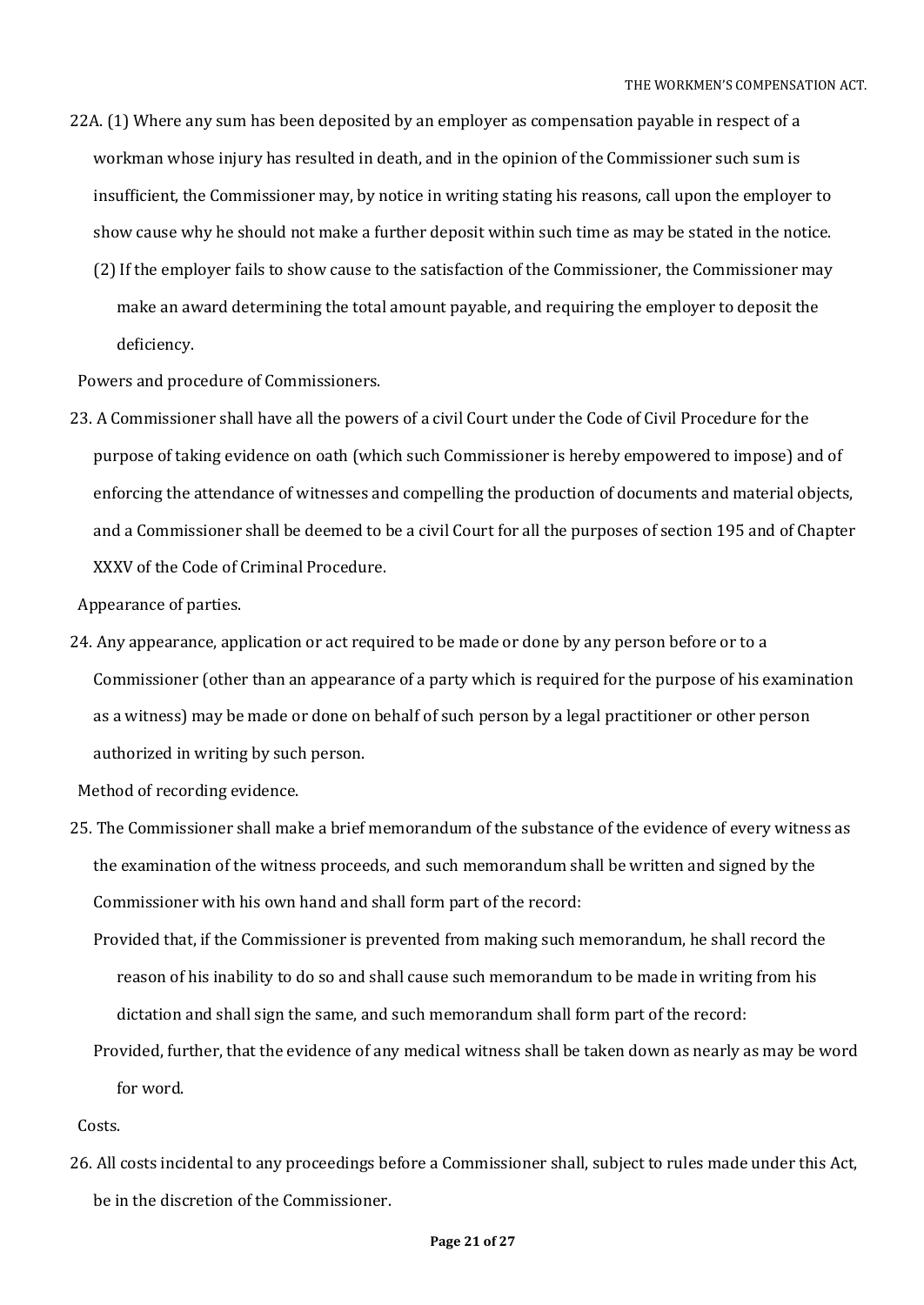Power to submit cases.

27. A Commissioner may, if he thinks fit, submit any question of law for the decision of the Hight Court and, if he does so, shall decide the question in conformity with such decision.

Registration of agreements.

28. (1) Where the amount of any lump sum payable as compensation has been settled by agreement, whether by way of redemption of a half-monthly payment or otherwise, or where any compensation has been settled as being payable to a woman or a person under a legal disability, a memorandum thereof shall be sent by the employer to the Commissioner, who shall, on being satisfied as to its genuineness, record the memorandum in a register in the prescribed manner:

Provided that-

(a) no such memorandum shall be recorded before seven days after communication by the Commissioner of notice to the parties concerned;

 $(b)$  \* \* \* \*

- (c) the Commissioner may at any time rectify the register;
- (d) where it appears to the Commissioner that an agreement as to the payment of a lump sum, whether by way of redemption of a half-monthly payment or otherwise, or an agreement as to the amount of compensation payable to a woman or a person under a legal disability, ought not to be registered by reason of the inadequacy of the sum or amount or by reason of the agreement having been obtained by fraud or undue influence or other improper means, he may refuse to record the memorandum of the agreement and may make such order, including an order as to any sum already paid under the agreement, as he thinks just in the circumstances.
- (2) An agreement for the payment of compensation which has been registered under sub-section (1) shall be enforceable under this Act notwithstanding anything contained in the Contract Act or in any other law for the time being in force.

Effect of failure to register agreement.

29. Where a memorandum of any agreement, the registration of which is required by section 28, is not sent to the Commissioner as required by that section, the employer shall be liable to pay the full amount of compensation which he is liable to pay under the provisions of this Act, and, notwithstanding anything contained in the proviso to sub-section (1) of section 4, shall not, unless the Commissioner otherwise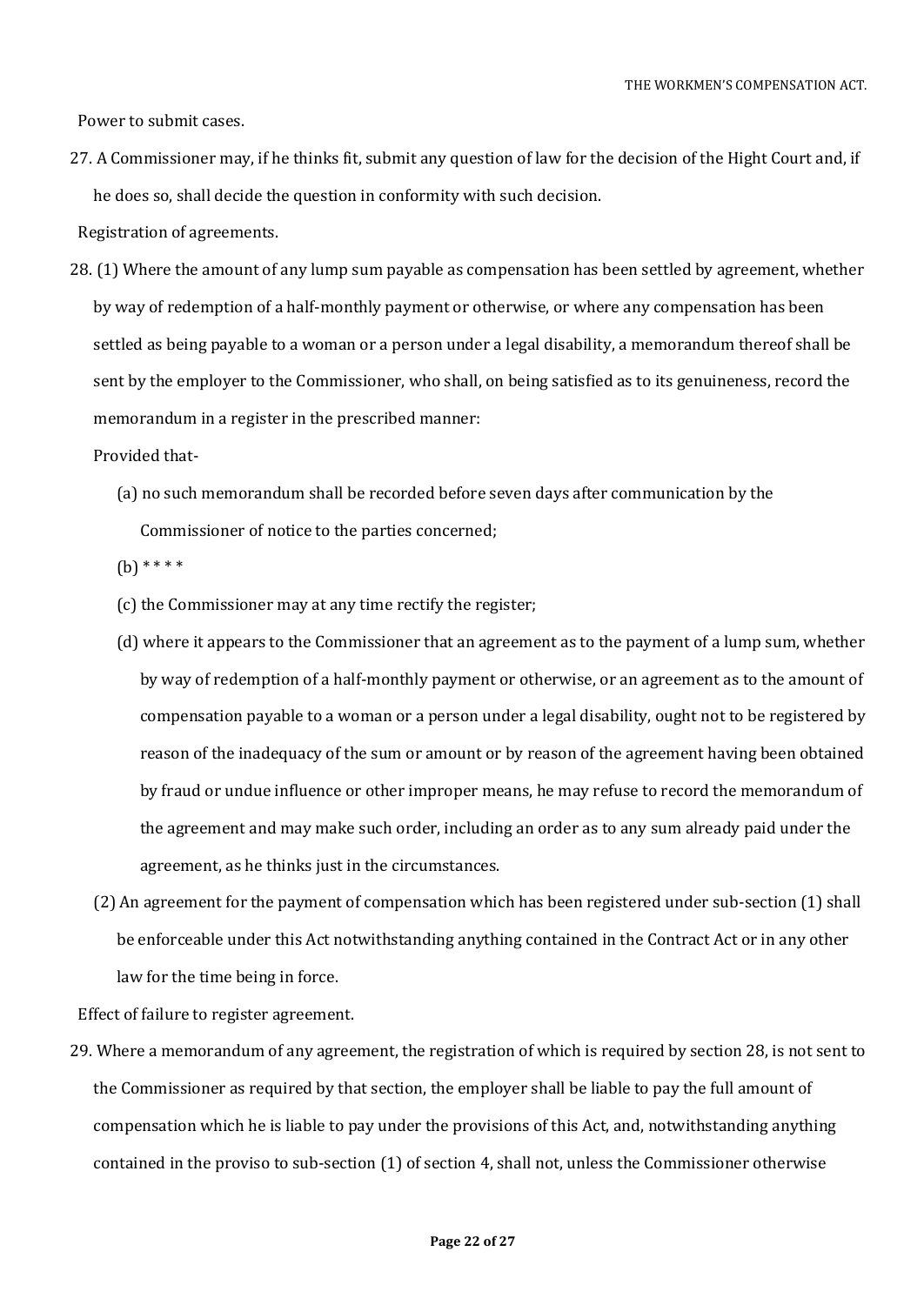directs, be entitled to deduct more than half of any amount paid to the workman by way of compensation, whether under the agreement or otherwise.

Appeals.

- 30. (1) An appeal shall lie to the High Court from the following orders of a Commissioner, namely:-
	- (a) an order awarding as compensation a lump sum, whether by way of redemption of a half-monthly payment or otherwise, or disallowing a claim in full or in part for a lump sum;
	- (b) an order refusing to allow redemption of a half-monthly payment;
	- (c) an order providing for the distribution of compensation among the dependants of a deceased workman, or disallowing any claim of a person alleging himself to be such dependant;
	- (d) an order allowing or disallowing any claim for the amount of an indemnity under the provisions of sub-section (2) of section 12; or
	- (e) an order refusing to register a memorandum of agreement or registering the same or providing for the registration of the same subject to conditions:
	- Provided that no appeal shall lie against any order unless a substantial question of law is involved in the appeal and, in the case of an order other than an order such as is referred to in clause (b), unless the amount in dispute in the appeal is not less than the amount of money prescribed by notification made by the Ministry of Labour with the approval of the Government:
	- Provided, further, that no appeal shall lie in any case in which the parties have agreed to abide by the decision of the Commissioner, or in which the order of the Commissioner gives effect to an agreement come to by the parties:
	- Provided, further, that no appeal by an employer under clause (a) shall lie unless the memorandum of appeal is accompanied by a certificate by the Commissioner to the effect that the appellant has deposited with him the amount payable under the order appealed against.
	- (2) The period of limitation for an appeal under this section shall be sixty days.
	- (3) The provisions of section 5 of the Limitation Act shall be applicable to appeals under this section. <Amendment 11.05.2005>

Withholding of certain payments pending decision of appeal.

30A. Where an employer makes an appeal under clause (a) of sub-section (1) of section 30, the Commissioner may, and if so directed by the High Court shall, pending the decision of the appeal, withhold payment of any sum in deposit with him.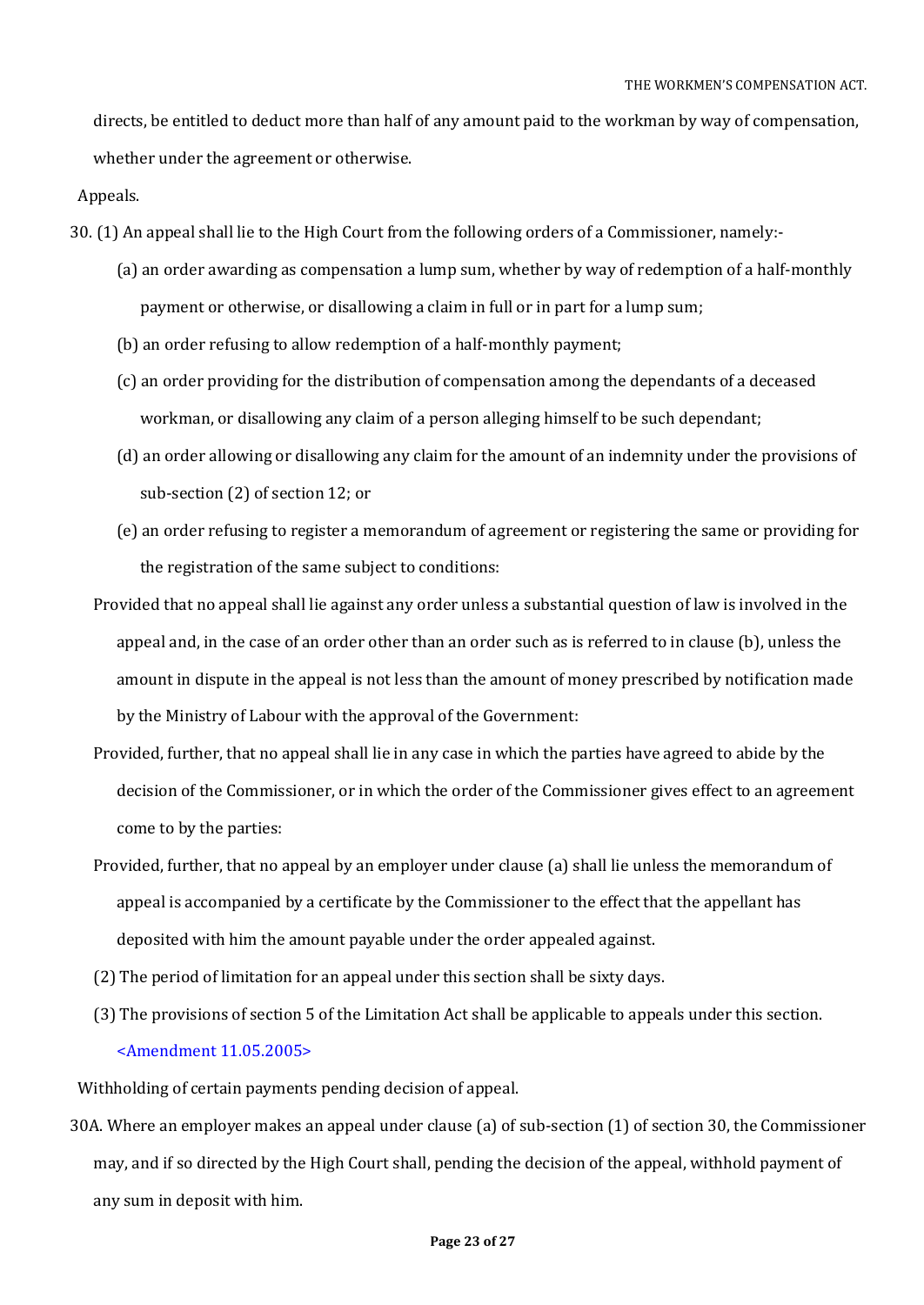Recovery.

31. The Commissioner may recover as an arrear of land-revenue any amount payable by any person under this Act, whether under an agreement for the payment of compensation or otherwise, and the Commissioner shall be deemed to be a public officer within the meaning of section 5 of the Revenue Recovery Act.

### **CHAPTER IV.**

### **RULES.**

Power of the President to make rules.

- 32. (1) The President of the Union may make rules to carry out the purposes of this Act.
	- (2) In particular, and without prejudice to the generality of the foregoing power, such rules may provide for all or any of the following matters, namely:-
		- (a) for prescribing the intervals at which and the conditions subject to which an application for review may be made under section 6 when not accompanied by a medical certificate;
		- (b) for prescribing the intervals at which and the conditions subject to which a workman may be required to submit himself for medical examination under sub-section (1) of section 11;
		- (c) for prescribing the procedure to be followed by Commissioners in the disposal of cases under this Act and by the parties in such cases;
		- (d) for regulating the transfer of matters and cases from one Commissioner to another and the transfer of money in such cases;
		- (e) for prescribing the manner in which money in the hands of a Commissioner may be invested for the benefit of dependants of a deceased workman and for the transfer of money so invested from one Commissioner to another;
		- (f) for the representation in proceedings before Commissioners of parties who are minors or are unable to make an appearance;
		- (g) for prescribing the form and manner in which memoranda of agreements shall be presented and registered; and
		- (h) for the withholding by Commissioners, whether in whole or in part, of half-monthly payments pending decision on applications for review of the same.

Power of President to make rules regulating scales of costs, etc.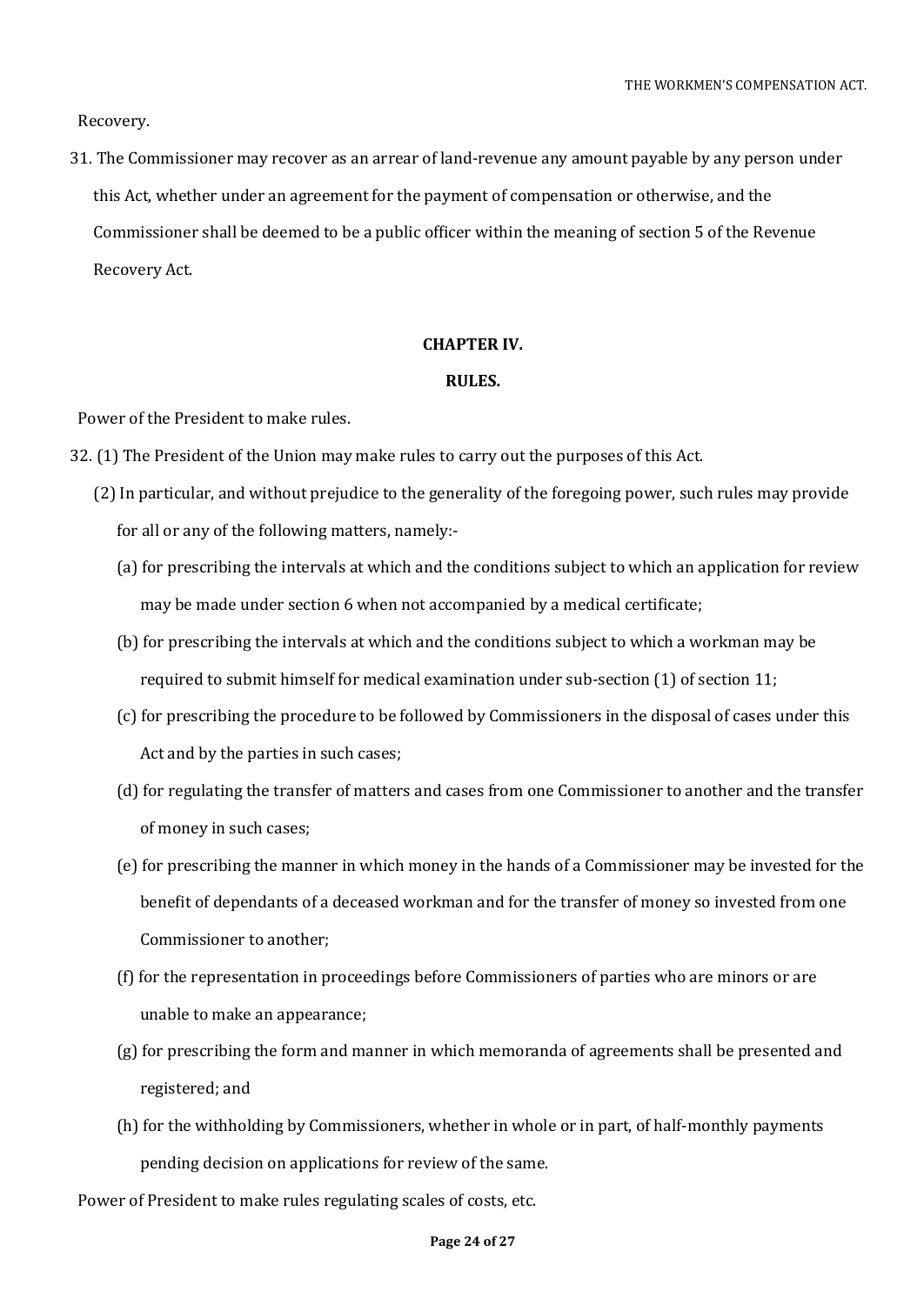- 33. The President of the Union may make rules to provide for all or any of the following matters, namely:-
	- (a) for regulating the scales of costs which may be allowed in proceedings under this Act;
	- (b)for prescribing and determining the amount of the fees payable in respect of any proceedings before a Commissioner under this Act;
	- (c) for the maintenance by Commissioners of registers and records of proceedings before them;
	- (d) for prescribing the classes of employers who shall maintain notice-books under sub-section (3) of section 10, and the form of such notice-books;
	- (e) for prescribing the form of statement to be submitted by employers under section 10A;
	- (f) for prescribing the cases in which the report referred to in section 10B may be sent to an authority other than the Commissioner; and
	- (g) generally for carrying out the provisions of this Act.

Publication of rules.

- 34. (1) The power to make rules conferred by sections 32 and 33 shall be subject to the condition of the rules being made after previous publication.
	- (2) The date to be specified in accordance with the Burma General Clauses Act, as that after which a draft of rules proposed to be made under section 32 or section 33 will be taken into consideration, shall not be less than three months from the date on which the draft of the proposed rules was published for general information.
	- (3) Rules so made shall be published in the Gazette and, on such publication, shall have effect as if enacted in this Act.

Rules to give effect to arrangements with other countries for the transfer of money paid as compensation.

- 35. (1) The President of the Union may, by notification in the Gazette, make rules for the transfer to any other country of money deposited with a Commissioner under this Act which has been awarded to or may be due to any person residing or about to reside in such part or country, and for the receipt, distribution and administration in the Union of Burma of any money deposited under the law relating to workmen's compensation in any other country, which has been awarded to or may be due to any person residing or about to reside in the Union of Burma:
	- Provided that no sum deposited under this Act in respect of fatal accidents shall be so transferred without the consent of the employer concerned until the Commissioner receiving the sum has passed orders